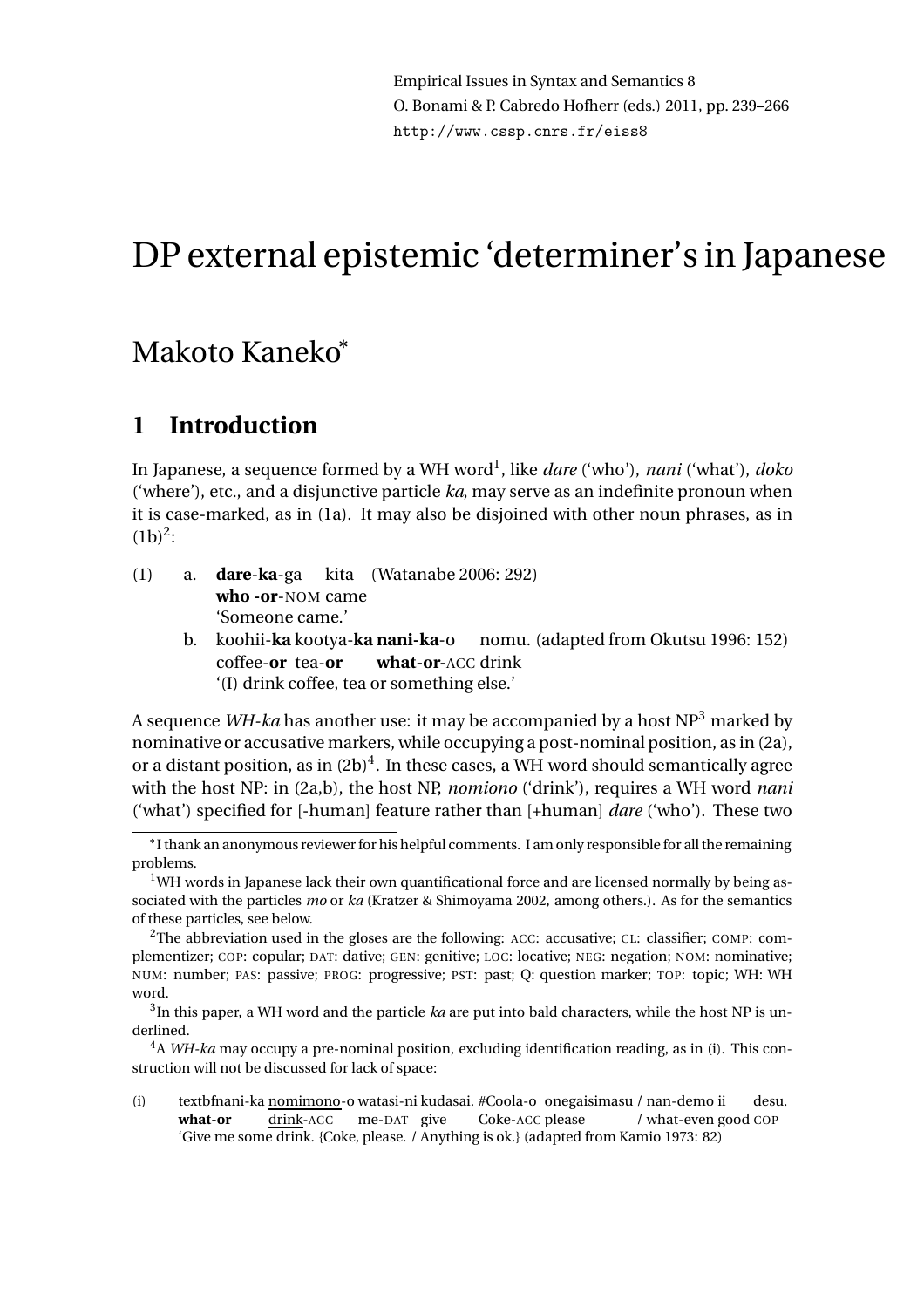uses (henceforth, post-nominal and floating uses), have attracted mush less attention than its pronominal use in an argument position, as in (1a):

(2) a. nomimono-o nani-ka watasi-ni kudasai. #Coola-o onegaisimasu / drink-ACC what-or me-DAT give Coke-ACC please / nan-demo ii what-even good COP desu. 'Give me some drink. Coke please. / Anything is ok.' (adapted from Kamio 1973: 82) b. <u>nomimono</u>-o watasi-ni **nani-ka** kudasai. #Coola-o onegaisimasu / drink-ACC me-DAT **what-or** give Coke-ACC please / nan-demo ii what-even good COP desu. c. nomimono-o watasi-ni kudasai. Coola-o onegaisimasu / nan-demo drink-ACC me-DAT give Coke-ACC please / what-even ii desu.

```
good
COP
```
'Give me a drink. Coke please. / Anything is ok.'

A semantic effect of post-nominal and floating *WH-ka*, as in (2a,b), is to convey the speaker's ignorance about the referent of the host NP, while a bare NP may convey either ignorance or identification meaning, as in (2c). This contrast between a bare NP and a host NP accompanied by post-nominal or floating *WH-ka* may be compared in Spanish with that between an indefinite article, as in (3a), and an epistemic determiner, algún, as in (3b) which requires the speaker's ignorance<sup>5</sup>:

- (3) a. María se casó María self married with **a** student of the department of Linguistics, con **un** estudiante del departamento de lingüística, en namely with concreto con Pedro. (Alonso-Ovalle & Menéndez-Benito 2009) Pedro 'Mary married a Linguistic student, namely Pedro.' b. María se casó María self married with ALGUN student of the department of Linguistics, con **algún** estudiante del departamento de lingüística, (#en (namely with concreto con Pedro) Pedro) (ibid.)
	- 'Mary married some Linguistic student or other (#namely Pedro).'

Syntactically, Mikami (1972) and Kamio (1973) compare post-nominal and floating *WH-ka* with post-nominal and floating numeral+classifier (henthforce *Num+CL*), as in (4a,b). It has been much discussed i) whether a floating *Num+CL* is derived from a

<sup>5</sup>The same is true for French *quelque* in (iia) and Italian *un qualche* in (iib)

<sup>(</sup>i) a. Yoronda a dû rencontrer **quelque** amie (#je sais bien qui c'était).[Fr] 'Yoronda must have met some girl friend or other ("#I know well who it was).' (adapted from Jayez & Tovena 2008: 272)

b. Hai incontrato **un qualche** compagno di scuola (??cioè Vito) ? [It] 'Did you meet any schoolmate (??namely Vito)?' (Zamparelli 2007: 303)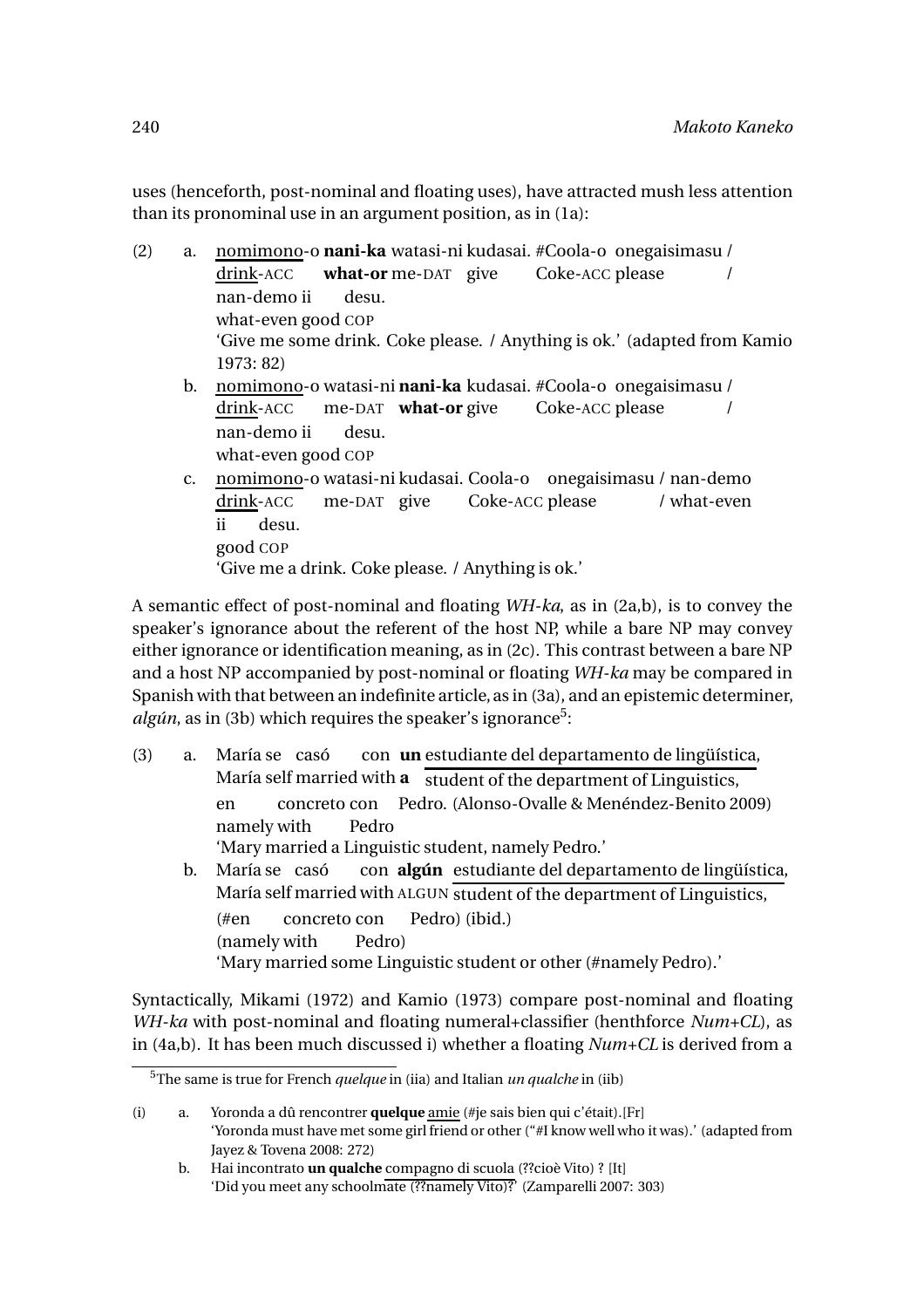post-nominal one, and ii) whether a case-marked host NP and a post-nominal *Num+CL* are in the same nominal projection:

- (4) a. nomimono-o **ip-pai** watasi-ni kudasai. drink-ACC **one-CL** me-DAT give
	- b. <u>nomimono</u>-o watasi-ni **ip-pai** kudasai. drink-ACC me-DAT **one-CL** give 'Give me a cup of drink.'

Similarly, it may be asked i) whether a floating *WH-ka* is derived from a post-nominal one, and ii) whether a case-marked host NP and a post-nominal*WH-ka* are in the same nominal projection. These questions are interesting in view of a recent discussion on syntax and semantics of quantifiers and determiners in East Asian languages. Gil & Tsoulas (2009) argue that nominal quantification in these languages may be achieved in the verbal domain. Cheng (2009) observes that a Chinese adverb  $d\bar{\sigma}u$  in (5), although being outside coordinated quantifier phrases, restricts the denotations of the underlined two NPs ('student' and 'teacher'), and claims, assuming that the essential function of definite determiners is to restrict the alternative domain, that *do*<sup>s</sup> semantically acts as a DP-external definite determiner:

(5) [Dàpùfèn de xuéshēng hé mĕi-ge lǎoshī] **dōu** zǎo dào. (Cheng 2009: 68) most of student and every-CL teacher **DOU** early arrive 'Most of **the** students and all **the** teachers arrived early.'

This paper will argue i) that syntactically, some cases of floating *WH-ka* are analyzed as parenthetical sluiced indirect questions, paraphrased in English by 'I don't know WH', while other cases are derivationally related to a post-nominal *WH-ka*, which in turn is an appositive of the case-marked host NP; and ii) that semantically, the ignorance meaning of the former is due to the implicit main clause corresponding to 'I don't know', while the ignorance meaning of the latter is only pragmatically derived from the fact that the alternative domain it induces should include at least two members, just as in the cases of epistemic determiners.

In what follows, I will first examine the syntax of post-nominal and floating *WH-ka*, by comparing them with post-nominal and floating *Num+CL* (Section 2). Next after having shown that two recent semantic analyses about *WH-ka* cannot make sense of distributions of post-nominal and floating *WH-ka*, and based on their common distributions with Romance epistemic determiners, I will apply one of the previous analyses advanced for epistemic determiners to post-nominal *WH-ka* (Section 3); I will finally recapitulate the results of this study (Section 4).

# **2 Syntax of floating and post-nominal** *WH-ka*

# **2.1 Analysis of floating** *WH-ka* **in terms of parenthetical sluiced indirect question**

The syntax of floating *Num+CL* has attracted much attention in the literature and two competing views have been proposed: i) Miyagawa (1989), Miyagawa & Arikawa (2007),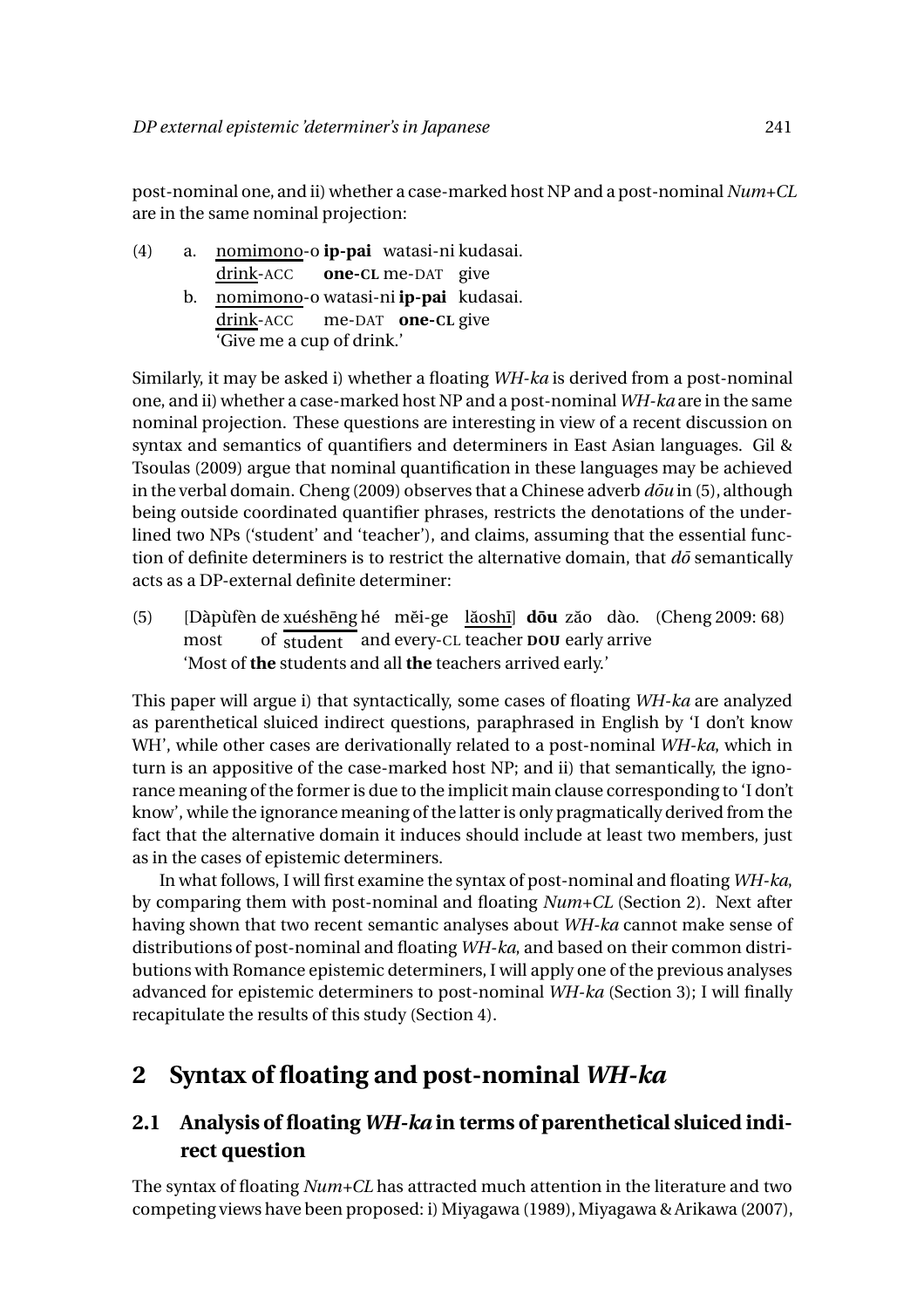among others, argue that a floating *Num+CL* is adjacent to the host NP in the underlying structure, and is left behind after the movement of the latter, as in (6a) (henceforth 'stranding view'); ii) Nakanishi (2008), among others, claims that a floating *Num+CL* is, just as its surface position indicates, base-generated as a VP adjunct, as in (6b) (henceforth 'adjunct view'):

(6) a. [nomimono-o]*<sup>k</sup>* watasi-ni [t*k*] [**ip-pai**] kureru. [stranding view] [drink-ACC me-DAT **one-CL** give b. <u>[nomimono</u>-o] watasi-ni [<sub>VP</sub> **ip-pai** [<sub>VP</sub> kureru]]. [adjunct view] [drink-ACC me-DAT **one-CL** give '(one will) give me a cup of drink.'

In favor of the adjunct view, it is observed that a floating *Num+CL* can be related to the host NP within another NP, as in (7a), or within a postpositional phrase, as in (7b): it is widely accepted that a movement across a complex NP is prohibited and that, contrary to nominative and accusative markers which are cliticized onto the NP, the postposition *kara* 'from' is disposed with its own projection, and should disturb an association across its boundary. The acceptability of (7a,b) indicates that at least some cases of floating *Num+CL* are generated separately from the host NP since the underlying structure. The VP adjunct view is further supported by the fact that a floating *Num+CL* semantically quantifies not only over the referents denoted by the host NP, but also over the events denoted by the VP (Nakanishi 2008):

- (7) a. ano isya-wa that doctor-TOP [*NP* [*NP* zidoo]−no me]−o **sanzyuu-nin** sirabeta. pupil-GEN eye-ACC **thirty-CL** examined 'That doctor examined thirty pupils' eyes.' [vhost NP in complex NP] (Nakanishi 2008: 294)
	- b. [*PP* [*NP* gakusee]-kara] **nizyuu-mei-izyoo** okane-o student-from **twenty-CL-or more** money-ACC atume-nakerebanaranai. collect-must '(We) must collect money from twenty students or more.' [ $\sqrt{\text{host NP}}$  in PP] (Takami 2001: 129)

Two similar views may be proposed for floating *WH-ka*: i) it is adjacent to a host NP in the underlying structure, and is left behind after the movement of the latter, as in (8a); ii) a floating *WH-ka* is derivationally independent from the host NP, as in (8b):

- (8) a. [nomimono-o]*<sup>k</sup>* watasi-ni [t*k*] [**nani-ka**] kureru yooda [stranding view] drink-ACC me-DAT **what-or** give likely
	- b. <u>[nomimono</u>-o] watasi-ni [**nani ka**] kureru yooda [adjunct view] drink-ACC me-DAT **what or** give likely 'It is likely that one gives me some drink or other'

But differently from a floating *Num+CL*, a floating *WH-ka* cannot be analyzed as a VP adverb quantifying over the events denoted by the VP. Based on the observation that a sequence *WH-ka* is obtained by sluicing an indirect question, as in (9a) (Takahashi 1994), a possible approach is to analyze floating *WH-ka* as a parenthetical sluiced indi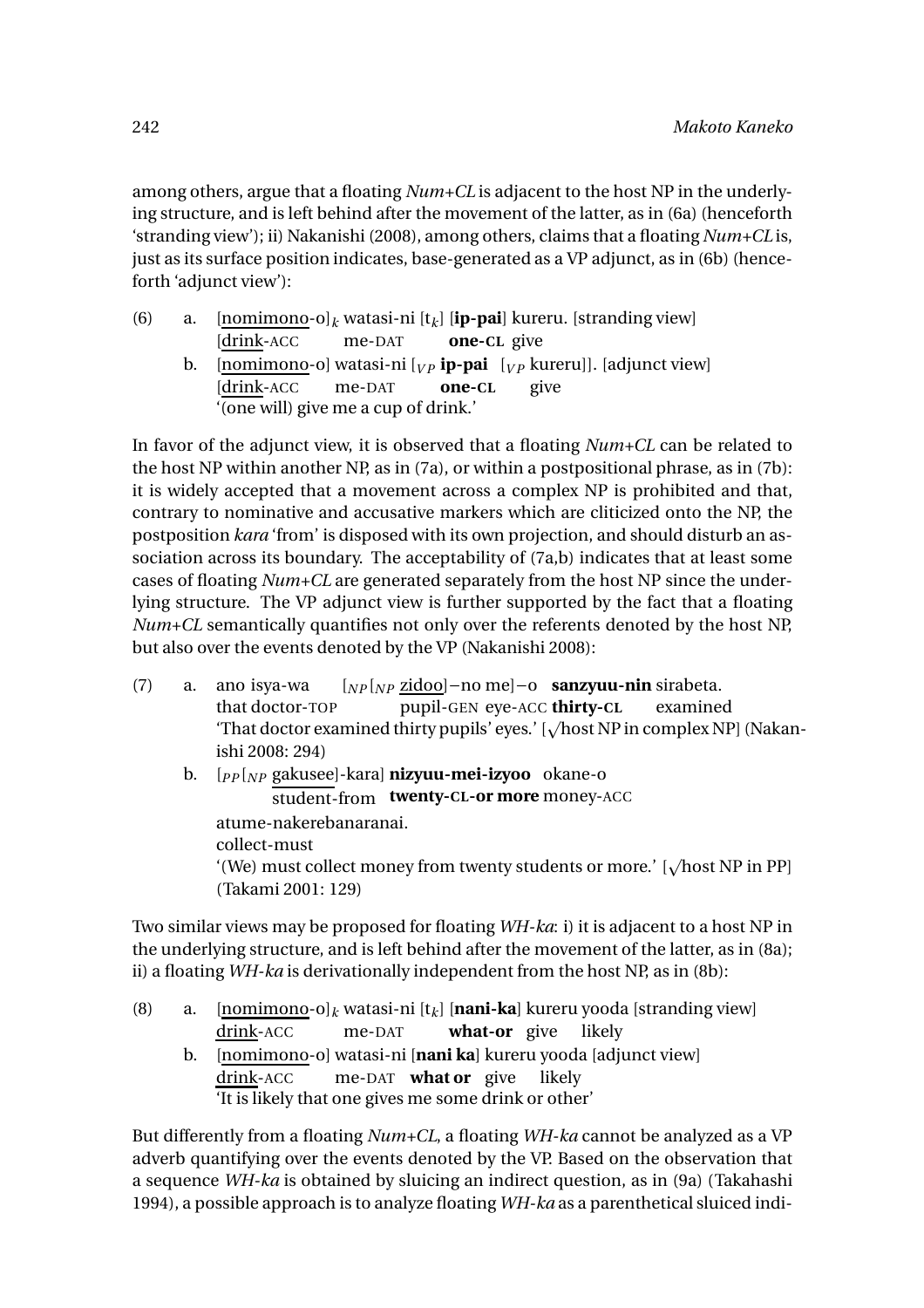rect question whose interrupting nominative or accusative markers and matrix clause are phonologically omitted. According to this analysis, the particle *ka* is a complementizer occupying the head of CP, and the ignorance reading is due to an elliptical matrix clause paraphrased by 'I don't know', as in (9b):

(9) a. Mary-ga hon-o Mary-NOM book-ACC bought likely but, me-TOP katta rasii ga, boku-wa [*CP* **nani**(-o)[*I P* ] [*<sup>C</sup>* **ka**]] **what**-ACC  $\overline{O}$ wakara-nai. know-NEG 'It is likely Mary bought a book, but I don't know what.' (Takahashi 1994: 266) b. Mary-ga Mary- NOM book-ACC (me-DAT-TOP) **what-**ACC hon-o [(watasi-ni-wa) [*CP* **nani**(-o)[*I P* ] [*<sup>C</sup>* **ka**]] (wakara-nai **or** know-NEG ga)] katta-rassi but bought-likely

'It is likely Mary bought a book – I don't know what.'

This analysis is supported by the following parallel distribution between sluiced indirect questions and some cases of floating *WH-ka*. When sluiced indirect question is related to genitive- or ablative-marked NP, the interrupting case-markers cannot be omitted, as in (10a) and (11a). The same is true for floating *WH-ka* related to genitiveor ablative-marked host NP, and requiring the interruption of a case marker, as in (10b) and (11b):

(10) a. ano kantoku-wa sensyu-no kao-o that trainer-TOP player-GEN face-ACC beat nagutta rasii ga, boku-wa likely but, I-TOP {??**dare-ka**/**dare**-no-**ka**} wakara-nai. **who-or**/**who**-GEN-**or** know-NEG 'It is likely that trainer beat the face of a payer - I don't know {who / whose}.' b. ano kantoku-wa [[sensyu]-no kao-o] that trainer-TOP player-GEN face-ACC **who-or**/**who**-GEN-**or** {??**dare-ka**/**dare**-no-**ka** (wakara-nai ga)} nagutta rasii. [host NP inside complex NP] know-NEG but beat likely 'It is likely that trainer beat the face of some player - I don't know {who / whose}.' (11) a. gakusee-kara denwa-ga atta rasii ga, boku-wa {??**dare-ka / dare**-kara student-from call-NOM was likely but, I-TOP **who-or**/**who**-from **ka**} wakara-nai. **or** know-NEG 'It is likely that there was a call from a student, but I don't know {who / from whom}.' b. gakusee-kara {??**dare-ka/dare**-kara **ka** (wakara-nai ga)} denwa-ga atta student-from **who-or/who**-from **or** know-NEG but call-NOM was rasii. likely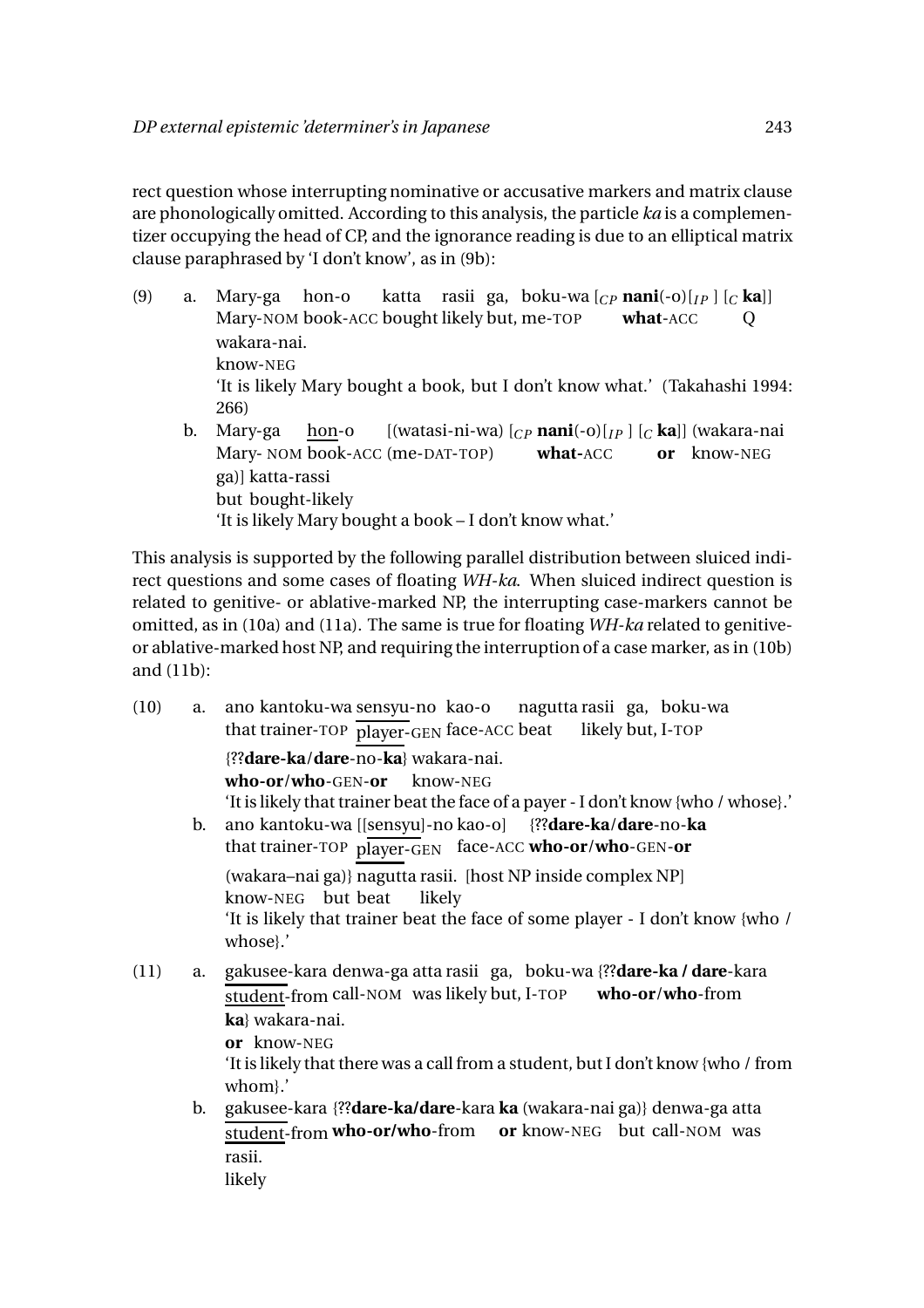'It is likely that there was a call from some student - I don't know {who /from whom}.' [host NP inside a PP adjunct]

But the adjunct view cannot apply to all cases of floating *WH-ka*. As will be discussed in Section 3, floating *WH-ka* typically occur in modal contexts, like imperatives, as in (12a), where a Free Choice reading is induced. In these contexts, it is redundant and pragmatically even inappropriate to say, by means of parenthetical indirect question, that the speaker cannot identify the referent, as in (12b):

- (12) a. <u>nomimono</u>-o watasi-ni **nani-ka** kudasai. nan-demo ii drink-ACC me-DAT **what-or** give what-even good COP desu. (=(2b)) 'Give me some drink or other. Anything is ok.'
	- b. ??<u>nomimono</u>-o watasi-ni [**nani-ka** wakara-nai ga] kudasai. nan-demo drink-ACC me-DAT **what-or** know-NEG but} give what-even ii good COP desu. 'Give me some drink– I don't know what. Anything is ok.'

Furthermore, some cases of floating *WH-ka* manifest scope variability as well as postnominal *WH-ka*, and differently from parenthetical sluiced indirect questions: in (13a), floating *dare-ka* ('who-or') c-commanded by a quantifying adverb *mai-kai*('every time') prefers narrow scope. The same is true for post-nominal *WH-ka*, as in (13b). On the other hand, *dare-ka* c-commanding *mai-kai* prefers wide scope, as in (13c). A parenthetical sluiced indirect question always takes wide scope over *mai-kai*, as shown in (14a,b,c):

| (13) | a.             | gakusee-ga <i>mai-kai</i> <b>dare-ka</b> situmon-o<br>suru.                  |
|------|----------------|------------------------------------------------------------------------------|
|      |                | student-NOM every time who-or question-ACC ask                               |
|      |                | [ $\sqrt{\text{every}} >$ some / ??some > every]                             |
|      |                | 'Every time, there is some student who asks a question.                      |
|      | $\mathbf{b}$ . | <i>mai-kai</i> gakusee-ga <b>dare-ka</b> situmon-o<br>suru.                  |
|      |                | every time student-NOM who-or question-ACC ask                               |
|      |                | [ $\sqrt{$ every > some / ??some > every]                                    |
|      |                | 'Every time, there is some student who asks a question.                      |
|      | $\mathbf{c}$ . | gakusee-ga dare-ka mai-kai situmon-o<br>suru.                                |
|      |                | student-NOM <b>who-or</b> every time question-ACC ask                        |
|      |                | [??every >some / $\sqrt{\text{some}}$ > every]                               |
|      |                | "There is some student or other who asks a question every time."             |
| (14) | a.             | gakusee-ga <i>mai-kai</i> [ <b>dare ka</b> wakara-nai ga] situmon-o<br>suru. |
|      |                | student-NOM every time who or know-NEG but question-ACC ask                  |
|      |                | [*every >some]                                                               |
|      |                | 'Every time, there is some student who asks a question - I don't know who.   |
|      | b.             | <i>mai-kai</i> gakusee-ga [ <b>dare ka</b> wakara-nai ga] situmon-o<br>suru. |
|      |                | <i>every time</i> student-NOM <b>who</b> or know-NEG but question-ACC ask    |
|      |                | [*every >some]                                                               |
|      |                |                                                                              |

'Every time, there is some student who asks a question - I don't know who.'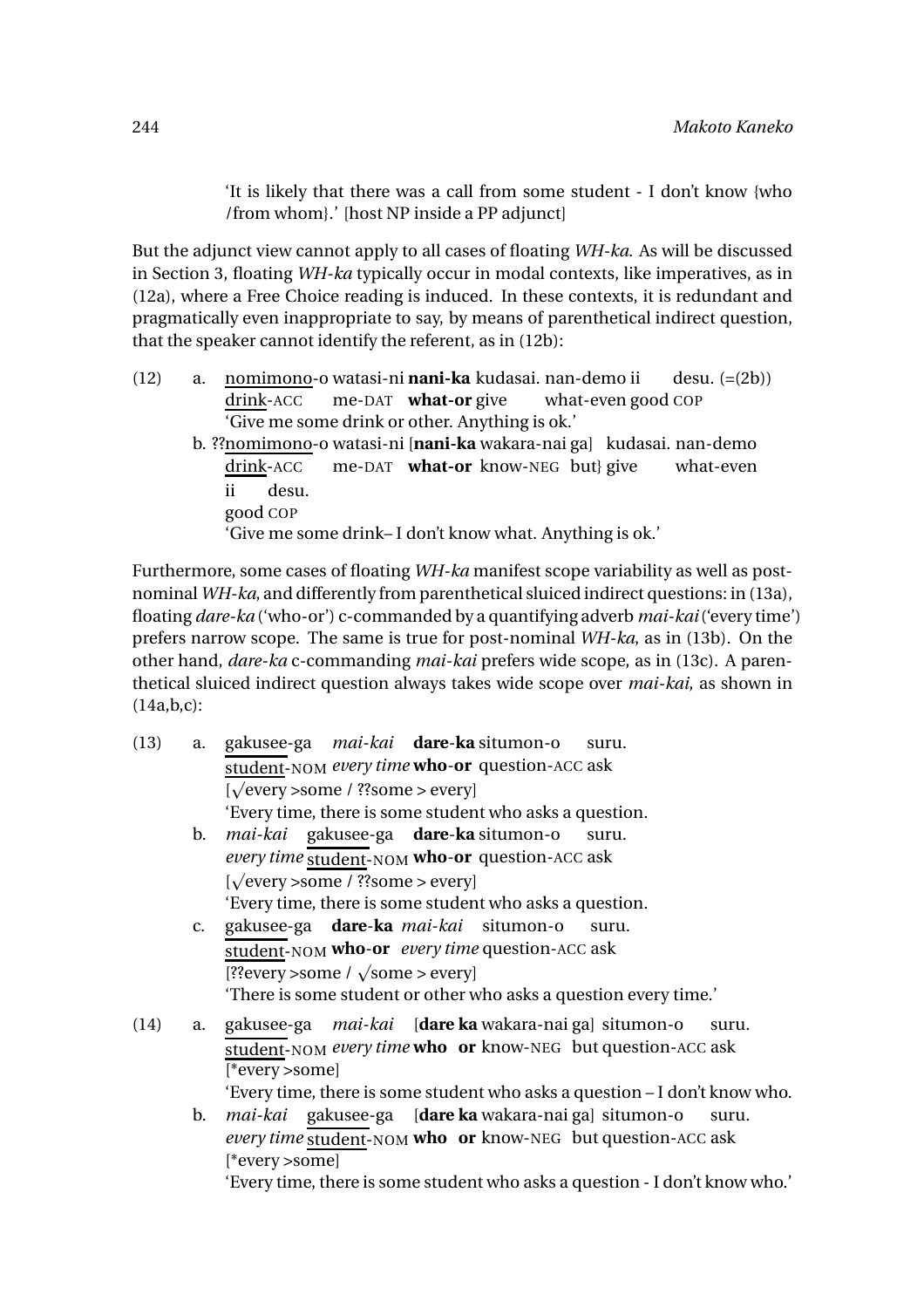- c. gakusee-ga [**dare ka** wakara-nai ga] *mai-kai* situmon-o student-NOM **who or** know-NEG but *every time* question-ACC ask suru. [\*every >some]
	- 'There is some student who asks a question every time I don't know who.'

These observations rather support the stranding view according to which a floating *WH-ka* is derivationally associated with a post-nominal *WH-ka*. I will examine in next section the syntax of post-nominal *WH-ka*, by comparing it with that of post-nominal *Num+CL*.

## **2.2 DP internal analysis of post-nominal** *WH-ka*

Miyagawa (1989) argues that a post nominal *Num+CL* is a secondary predicate of a case-marked host NP and does not form a constituent with it<sup>6</sup>. Kamio (1973) however observes that a sequence <*NP+Case+Num+CL*> may be coordinated with another noun phrase, as in (15a), which suggests that this sequence forms a constituent categorically equivalent to a noun phrase  $^7.$  This author points out that the same is true for a sequence <*NP+Case+WH-ka*>, as in (15b).

- (15) a. [gakusee-ga **go-nin**] to Yoshida san-ga tukamatta. student-NOM 5-CL and Yoshida Mr.-NOM were arrested (Kamio 1973: 72) 'Five students and Mr. Yoshida were arrested.'
	- b. <u>[otokonoko</u>-ga **dare-ka**] to Yoshida san-ga kita hazuda. (idem.83) boy-NOM **who-or** and Yoshida Mr.-NOM came must 'Some boy or other and Mr. Yoshida must have come.'

<sup>7</sup> Koizumi (2000) suggests that a coordination with a DP may not argue for the existence of a nominal projection, by claiming a possibility of across the broad verb raising, represented as in (i): according to this analysis, the sequence <*NP-Case+ Num+CL*> may instantiate an elliptical VP. Kawazoe (2002) refutes this analysis by pointing out that, when the sequence is naturally be interpreted as an elliptical VP (ex. when it involves a temporal adjunct, as in (ii-a), or when a *Num+CL* is replaced by a measure phrase counting events, as in (ii-b)), it cannot be coordinated with a DP.

- (i)  $[v_P]$  gakusee-ga **go-nin**  $t_v$ ] to  $[v_P]$  Yoshida san-ga  $t_v$ ] tukamatta<sub>*v*</sub> student-NOM 5-CL and Yoshida Mr.-NOM were arrested 'Five students and Mr. Yoshida were arrested.'
- (ii) a. \*[ gakusee-ga kinoo student-NOM yesterday 2-CL **hura-ri**] to [sensee-ga] kita. (Kawazoe 2002: 169) and teacher-NOM came '(lit) Two students yesterday and a teacher came.'
	- b. \*[ Taroo-ga **ni-kai**] to [Ziroo-ga] keisatu-ni hodoos-are-ta (idem.170) Taro-NOM two times and Ziro-NOM police-by arrest-PAS-PST '(lit)Taro two times and Ziro were arrested by the police.'

 $6$ Miyagawa himself rejects this analysis in a later work (Miyagawa & Arikawa 2007: 650) for a theoretical reason (i.e. a secondary predicate analysis amounts to a violation of the principle of binary branching), and identifies the projection formed by a case-marked host NP and post-nominal *Num+CL* as NumberP.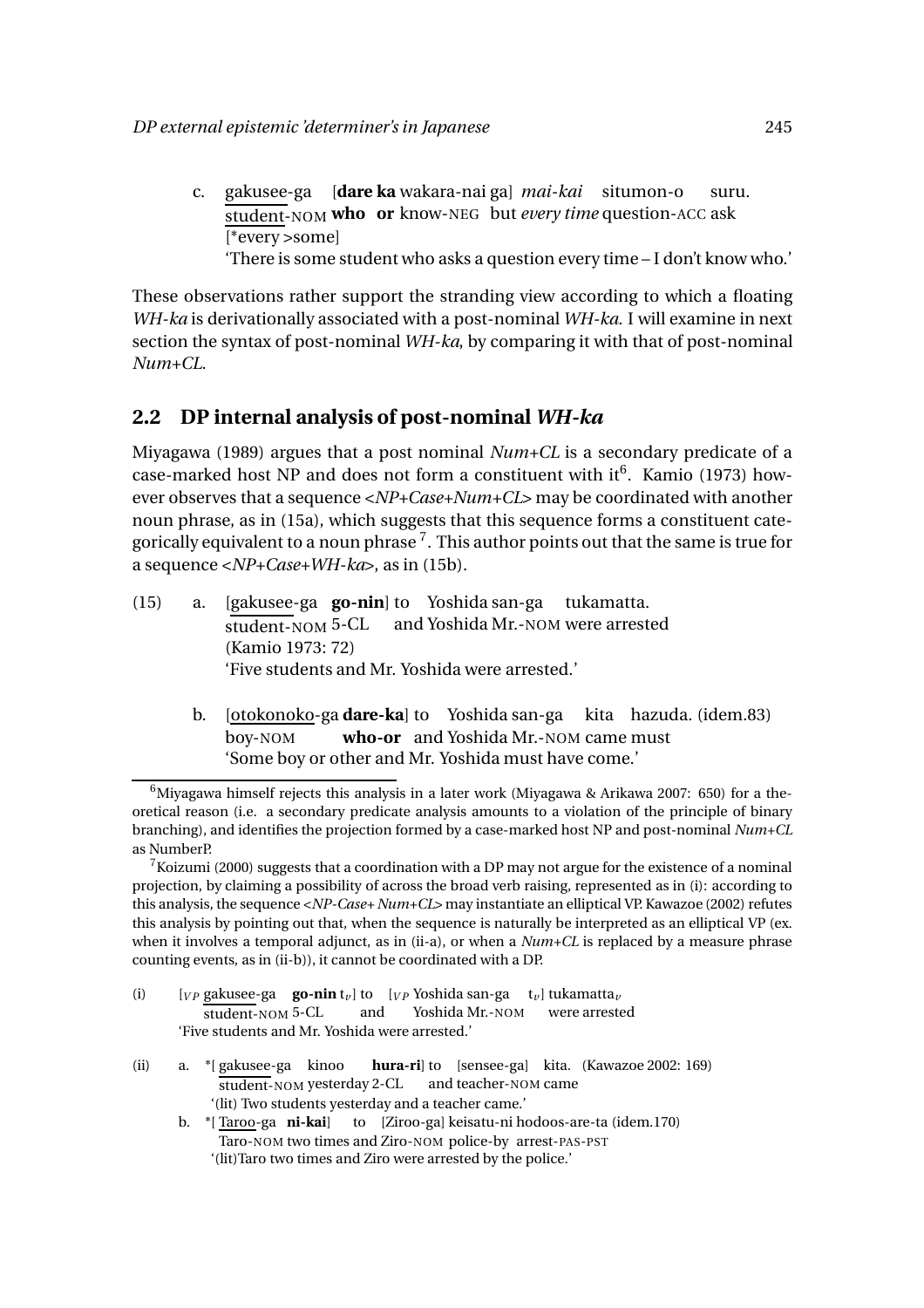(16) sono purojekuto-wa seika-o that project-TOP achievement-ACC what-MO raise-NEG-PST **nani-mo** age-nakat-ta. (Watanabe 2006: 281) 'That project didn't produce any results.'

In the same vein, discussing a sequence formed by a WH word and another particle *mo*, as in (16), which induces a NPI effect in negative sentences, Watanabe (2006) claims i) that it is in the same nominal projection as the host NP, as well as in the cases of post-nominal *Num+CL*, although their positions are different, and ii) that the particle -*ka* occupies the same position as the particle -*mo*. According to this analysis, a postnominal *WH-ka* would be in the same nominal projection as the host NP. I will show below, after having presented the details of Watanabe's analysis, that this analysis encounters an empirical problem.

#### **2.2.1 Watanabe (2006)**

Watanabe observes that: i) a *Num+CL* may directly follow a host NP, as in (17a); ii) it may be accompanied by the genitive marker, *no*, in a pre-nominal position, as in (17b); iii) it may follow the case-marked host NP, as in (17c):

- (17) a. gakusee **hito-ri**-ga student one-CL-NOM come kuru b. **hito-ri**-no gakusee-ga kuru
	- one-CL GEN student-NOM come
	- c. gakusee-ga **hito-ri** kuru student-NOM one-CL come 'One student came.'

To account for these word orders, this author first assumes an articulated structure for DP in Japanese, consisting of DP, QuantifierP, CaseP, #P (for numeral quantifiers), and NP, as in (18), where a numeral and a classifier are respectively merged in Spec-#P and head #:

(18)  $\left[ \text{op} \right]$   $\left[ \text{op} \right]$   $\left[ \text{cap} \right]$   $\left[ \text{NP} \right]$  # ] Case] Quantifier] Determiner] (Watanabe 2006: 252)

He then proposes the following iterated remnant movements $^8\!$ :

i) *gakuse hito-ri-ga* ('student one-CL-Nom') in (17a) is derived from an initial input in (19a) by a movement of NP to Spec-CaseP, as in (19b)

ii) *hito-ri no gakusee-ga* ('one-CL-Gen student-Nom') in (17b) is derived from (19b) by a movement of #P to Spec-QP, as in (19c), and by the insertion of the genitive  $no^9;$ 

iii) *gakusee-ga-hito-ri* ('student-Nom one-CL') in (17c) is derived from (19c) by a movement of CaseP to Spec-DP, as in (19d);

 $8$ Watanabe (2006) assumes that Japanese is head final since the beginning of the derivational history. <sup>9</sup>According to Watanabe (2006: 256), the genitive marker, *no*, "is inserted after the derivation is handed over to the PF branch", and therefore "is not represented structurally".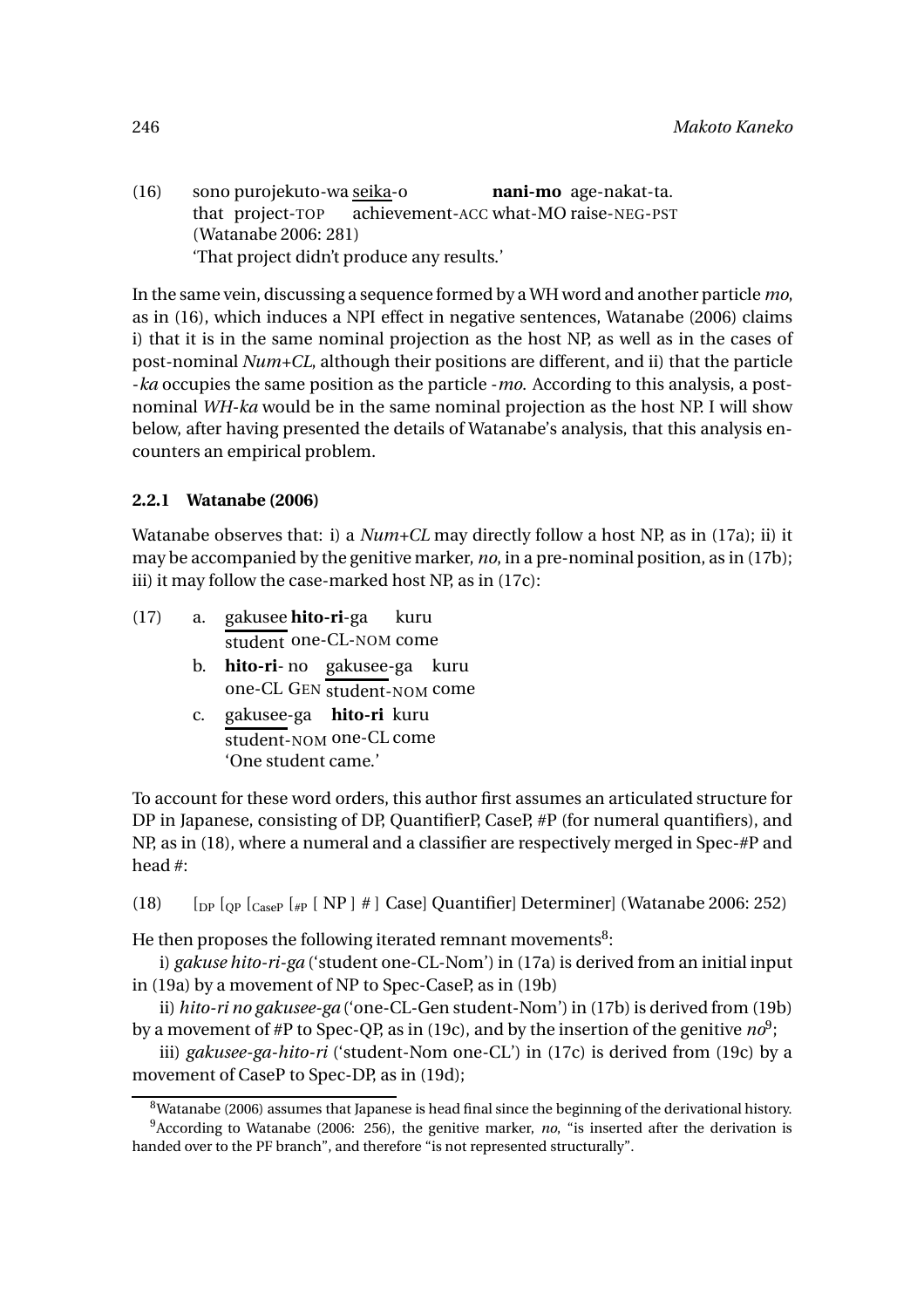

Next, Watanabe observes that: i) *WH-mo* cannot directly follow a NP, as in (20a), which indicates that the position of *WH-mo* is different from that of *Num+CL*; ii) in prenominal position, only a WH word is genitive-marked, while the particle *mo* follows a NP, as in (20b); iii) *WH-mo* may follow a case-marked NP, as in (20c); iv) in a postnominal position, a WH word may precede *Num+CL*, which may be followed by the particle *mo*, as in (20d):

- (20) a. \*sono purojekuto-wa seika that project-TOP achievement what-MO raise-NEG-PST **nani-mo** age-nakat-ta. (Watanabe 2006: 281)
	- b. sono purojekuto-wa **nani-**no seika(-o)-**mo** that project-TOP what-GEN achievement-ACC-MO raise-NEG-PST age-nakat-ta. (ibid.)
	- c. sono purojekuto-wa <u>seika</u>-o that project- TOP achievement-ACC what-MO raise-NEG-PST **nani-mo** age-nakat-ta. (ibid.)
	- d. sono purojekuto-wa <u>seika</u>-o that project- TOP achievement-ACC what-one-CL(-MO) raise-NEG-PST **nani-**hito-tu(-**mo**) age-nakat-ta. (ibid.) 'That project didn't achieve any result.'

To make sense of these word orders, Watanabe assumes the following steps:

- i *nani-no seika-mo* ('what-Gen-result-MO') in (20b) is derived from (19b) by merging *nani* ('what') in Spec-QP, and the particle *mo* in the head D, and by the morphological insertion of the genitive *no*, as in (21a);
- ii *seika-o nani-mo* ('result-Acc-what-MO') in (20c) is derived from (21a) by a movement of CaseP to Spec-DP, as in (21b);
- iii *seika-o nani-hitotu-mo* in (20d) is derived from (19b) first by merging *nani*('what') and the particle *mo* respectively in Spec-QP and in the head D, second by moving #P to inner Spec-QP, and third by moving CaseP to Spec-DP, as in (21c):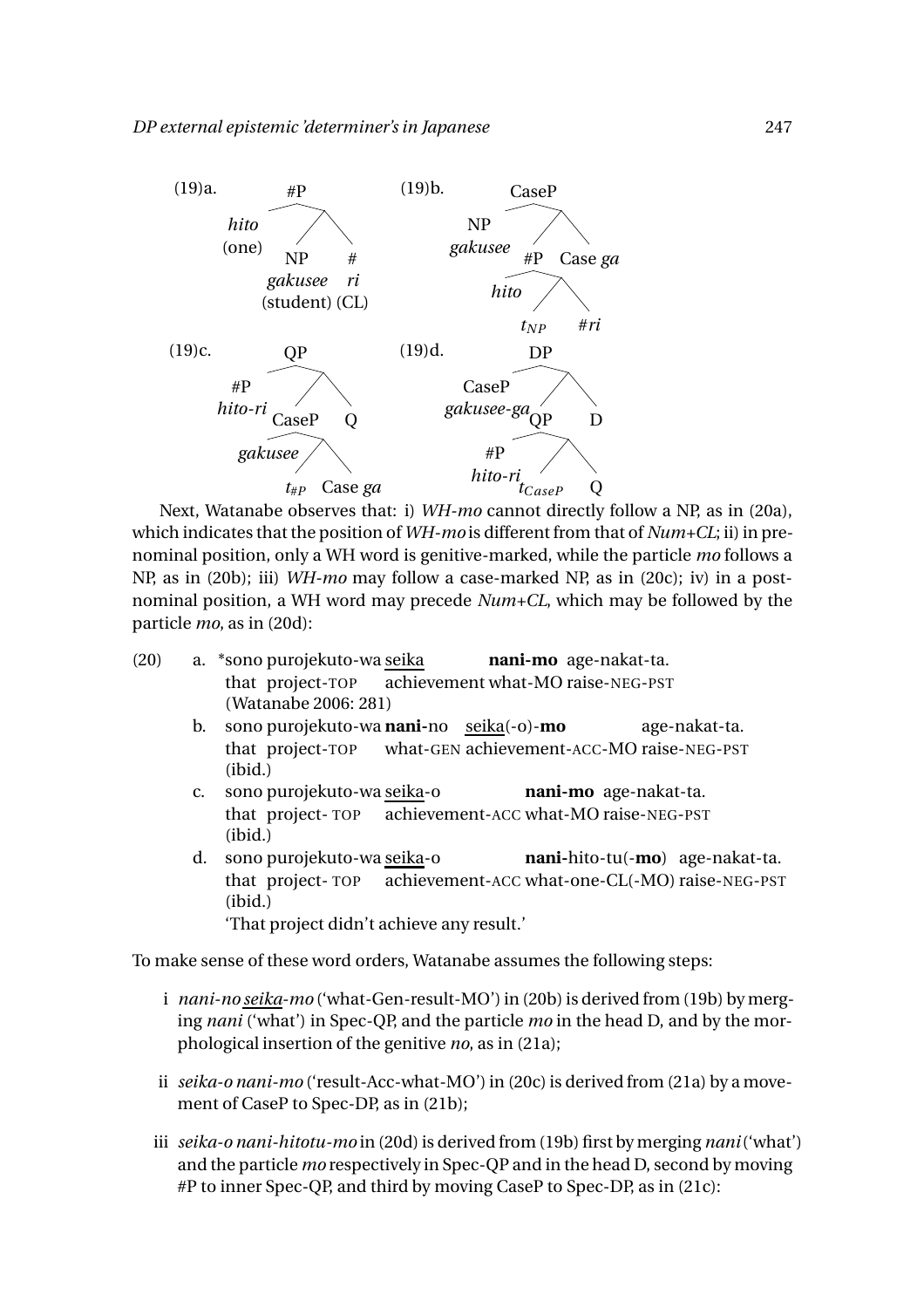#### 248 *Makoto Kaneko*



Crucially, Watanabe (2006: 288) assumes that "when a movement operation creates a second Spec, it must always be the inner-most Spec, because a shorter movement can achieve that."

#### **2.2.2 Counter-examples to DP internal analysis**

According to Watanabe (2006), the particle -*ka* occupies, as well as the particle *mo*, the head D. The sequence, *tomodati-o dare-ka* ('friend- ACC who-or'), would thus be represented by (22c). This approach however does not account for the order, *tomodati-o hito-ri dare-ka* ('friend-ACC one-CL who-or') in (22a). This sequence may be coordinated with another DP, as in (22b), and therefore forms a constituent with the host NP followed by *Num+CL*10:

(22) a. aru certain private-school-LOC-TOP pupil-NOM friend-ACC **one-CL who-or** zyuku-de-wa seeto-ga tomodati-o **hito-ri dare-ka** tureteki bring together if tara, okozukai-o pocket money-ACC give ageru. 'A certain private school gives pocket money to a pupil if (s)he brings together some friend.'(http://strongpie.btblog.jp/cm/kulSc1a7W48DA71CF/1/) b. [<u>tomodati</u>-o **hito-ri dare-ka**] to [sono okaasan-o] turetekuru friend-ACC **one-CL who-or** and that mother-ACC bring together

'bring together some one friend and his (her) mother

<sup>10</sup>The analysis in terms of a parenthetical sluiced indirect question is inappropriate here since *dare-ka* ('who-or') occurs in the antecedent of conditional which induces a free-choice like reading, and where it is redundant to say that the speaker cannot identify the referent in question.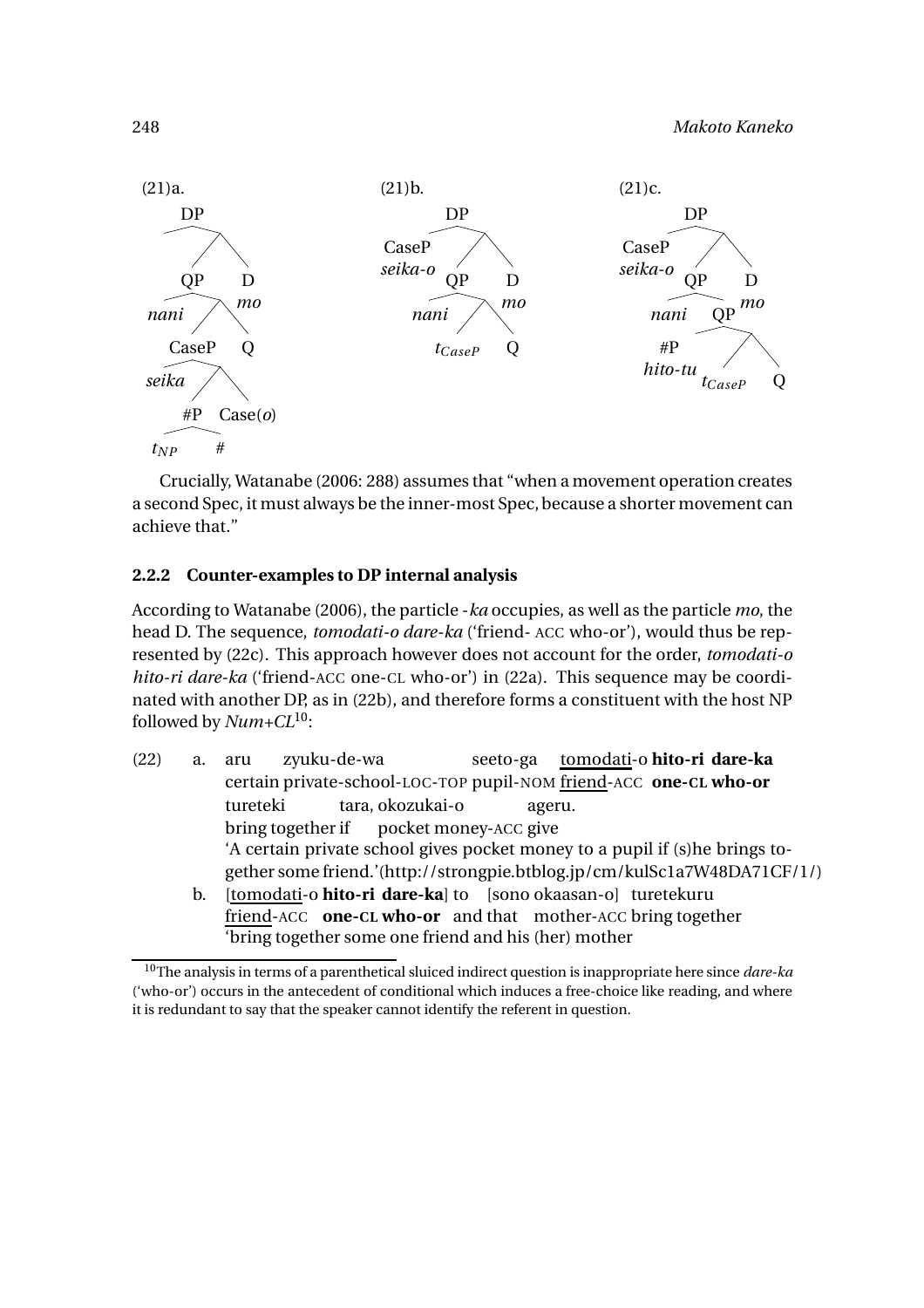

If the relevant sequence in (22a) were derived by a movement of #P, *hito-ri* ('one-CL'), to Spec-QP, we should assume that #P moves to outer Spec-QP over inner Spec-QP occupied by a previously merged WH word, as in (22d). But this derivation should be excluded by Watanabe's above principle that "when a movement operation creates a second Spec, it must always be the inner-most Spec". Thus, there is no place to put a post-nominal *WH-ka* inside a DP under Watanabe's (2006) framework, and we are led to conclude that, although a post-nominal *WH-ka* (when it cannot be analyzed as a parenthetical sluiced indirect question) forms a constituent with the case-marked host NP, it should be outside the DP including the latter. Where is such a post-nominal *WH-ka*?

### **2.3 Appositive analysis**

Okutsu (1996) and Eguchi (1998) analyze a *WH-ka* associated with another NP as an appositive expression. They first point out that a use of *WH-ka* presupposes a set of contextually selected alternative members, and that *WH-ka* may be disjoined with some of such alternative members, as in (23a). In these cases, a *WH-ka* denotes a nonspecified one of the alternatives. According to these authors, when it is preceded by the host NP, as in (23b), the sequence, *koohii-ka kootya-ka nani-ka* ('coffee, tea or something else'), is an appositive, and serves to describe the object in question extensionally, while the host NP represents it intensionally:

- (23) a. koohii-**ka** kootya-**ka nani-ka**-o coffee-**or** tea-**or what-or**-ACC drink nomu. (=(1b)) '(I) drink coffee, tea or something else.'
	- b. [nomimono-o] [(koohii-**ka** kootya**-ka**) **nani-ka**] watasi-ni kudasai. drink-ACC coffee-**or** tea-**or what-or** me-DAT give 'Give me some drink, coffee, tea, or something else.'

According to this analysis, post-nominal *WH-ka* is obtained when the contextually selected alternatives members (ex. *coffee* and *tea* in (23b)) are not explicitly mentioned. This analysis is supported by the fact that a disjunction of alternatives following the case-marked host NP behaves in the same way as a post-nominal *WH-ka* with respect to the three tests discussed in Section 2.2: i) a sequence [NP-Case *X-ka Y-ka WH-ka*] may be coordinated with another DP, as in (24); ii) when the host NP is situated inside a PP adjunct, a post-nominal disjunction of alternatives is not acceptable, as in (25); iii) a post-nominal disjunction of alternatives manifests scope variability with respect to a clause-mate quantifier, as in (26a,b)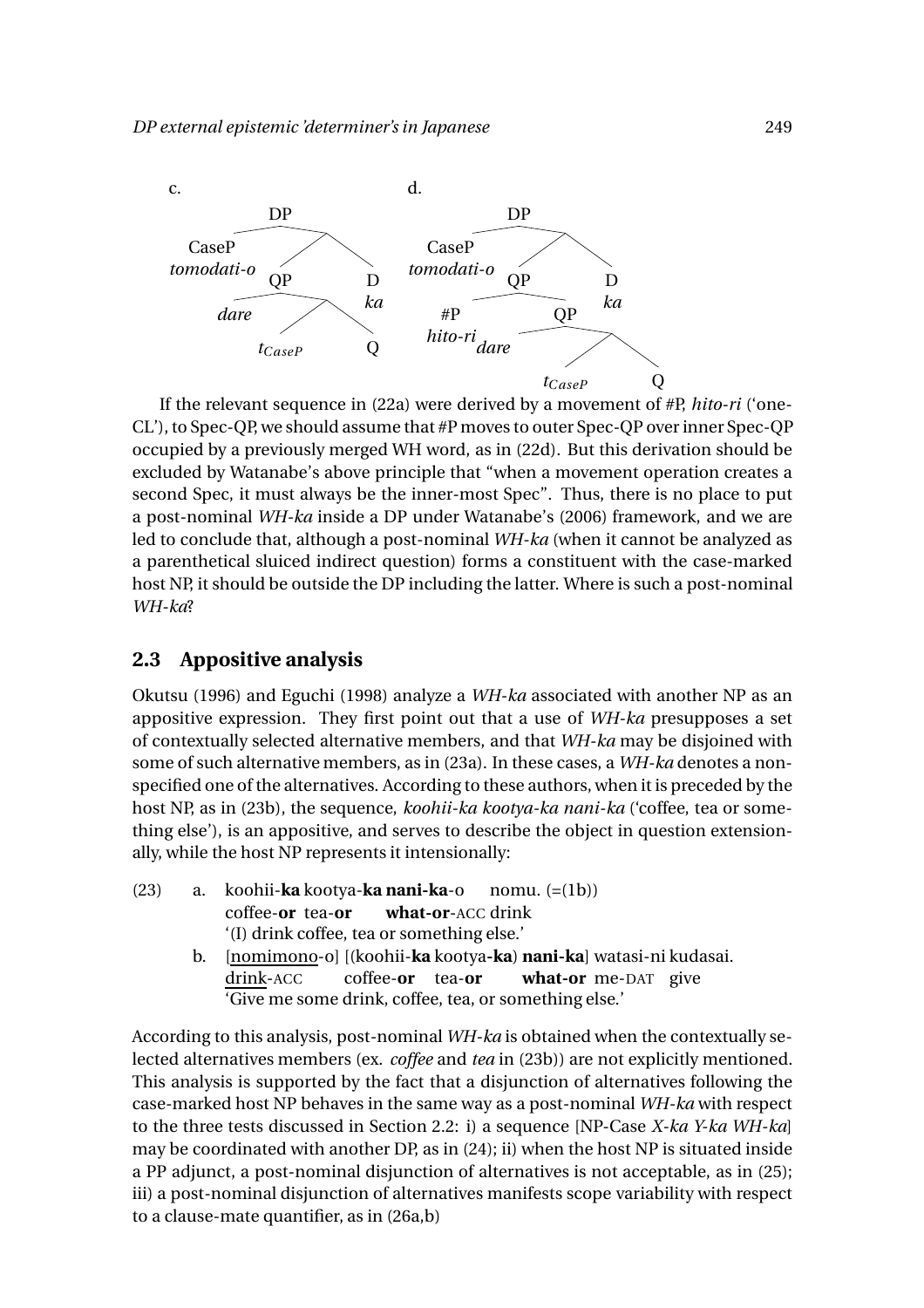(24) [[otokonoko-ga] [John**-ka** Paul**-ka dare-ka**]] to Yoshida san-ga kita boy-NOM John-**or** Paul-**or who-or** and Yoshida Mr.NOM came hazuda. must

'A boy, John, Paul or someone else, and Mr. Yoshida must have come.'

- (25) ??[*PP* gakusee-kara] John-**ka** Paul-**ka dare-ka** denwa-ga atta rasii. student-from John**-or** Paul-**or who-or** call-NOM was likely 'It is likely that there was a call from a student, John, Paul or someone else.'
- (26) a. *mai-kai* gakusee-ga John-**ka** Paul-**ka dare-ka** situmon-o *every time* student-NOM John**-or** Paul-**or who-or** question-ACC ask suru. 'Every time, there is a student, John, Paul or someone else,who asks a question.'  $[\sqrt{\text{every}} > \text{or} / ?? \text{or} > \text{every}]$ 
	- b. gakusee-ga John-**ka** Paul-**ka dare-ka** *mai-kai* situmon-o student-NOM John**-or** Paul-**or who-or** *every time* question-ACC ask suru 'There is a student, John or Paul or someone else, who asks a question every time.' [??every >or /  $\sqrt{or}$  > every]

One might contest the appositive analysis for the following morphological, syntactic or semantic reasons, referring to Potts's (2005) influential analysis of appositives. First, according to Potts (2005: 107), the host NP and the appositive should 'share case'. But, in (23b), the host NP is marked by the accusative, while the post-nominal *WH-ka* is not case-marked.

Syntactically, Potts (2005: 106-107) argues that the right adjunction of an appositive is forbidden in languages without syntactically, morphologically or intonationally distinguished non-restrictive relative clauses, like Turkish and Japanese. But, in (23b), the disjunction of alternatives is obliged to be right adjoined to the case-marked host NP.

Semantically, Potts (2005) claims that appositives are "scoleless" and truth conditionally independent from the rest of the sentence, and convey conventional implicature computed separately from the truth value. But in (26a,b), the post-nominal disjunction may take narrow scope under a clause-mate quantifier. How can I resolve these problems?

For the morphological problem, it is to be noticed that iterated nominatives or accusatives are seriously restricted in Japanese. Double nominative is admitted in matrix clauses only when the first nominative DP is interpreted as a subject of predication (called 'major subject') and is focused, as in  $(27a)^{11}$ , which is not the case for the nominative host NP followed by *WH-ka*; double accusative is in principle excluded in Japanese (this restriction is called 'double -*o* constraint'), as illustrated in (27b). I therefore claim that post-nominal disjunction and post-nominal *WH-ka* are not casemarked because of language specific morphological restrictions:

 $11$ The object of psychological verbs may be marked by the nominative, which gives rise to double nominative, as in (i). This phenomena is not relevant for the post-nominal *WH-ka*:

<sup>(</sup>i) boku-ga Hanako-ga sukida. (Kuno 1973 49) I-NOM Hanako-NOM love 'It is me that love Hanako.'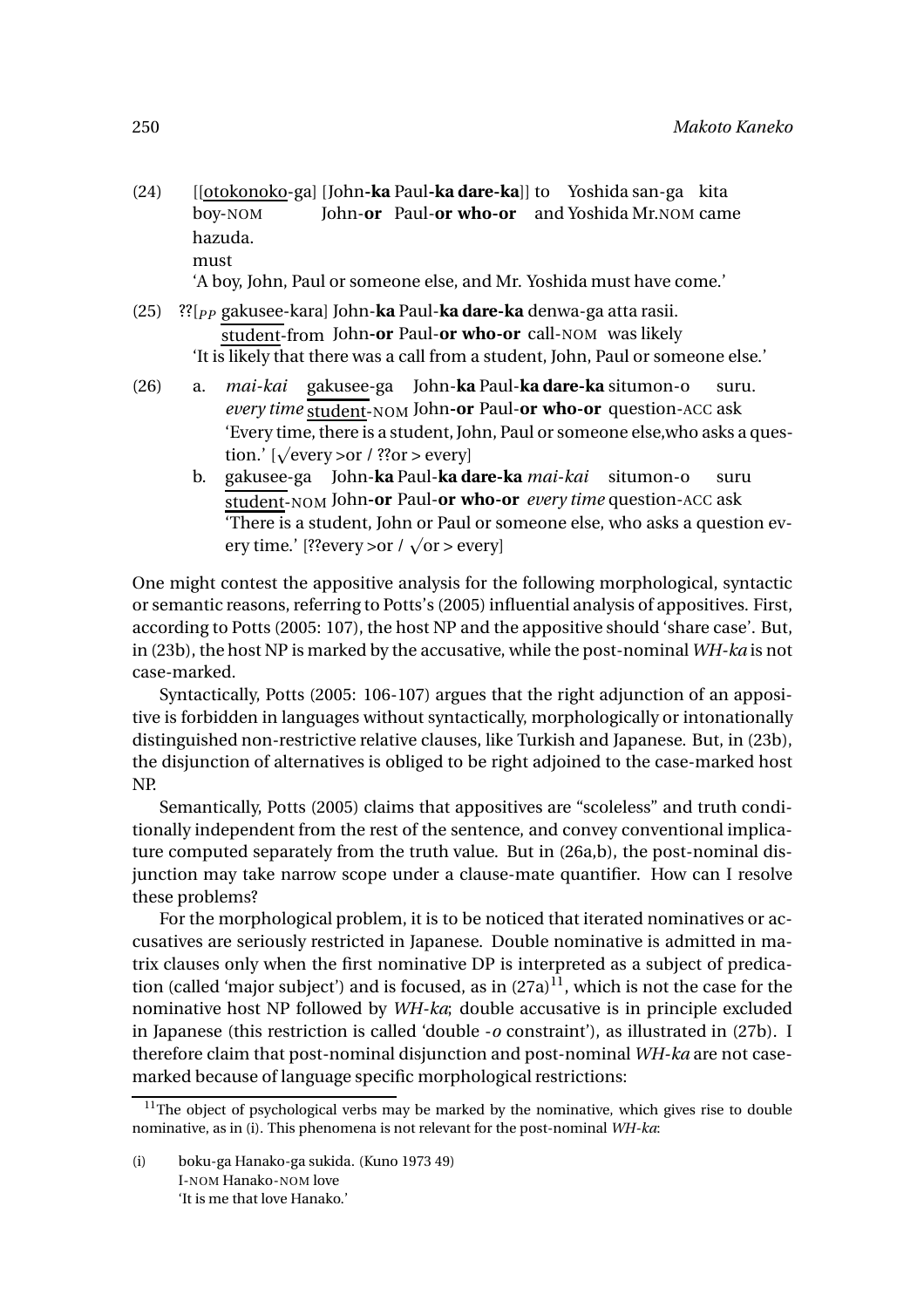- (27) a. kono kurasu-ga dansee-ga yokudekiru. (Kuno 1973: 39) this class-NOM man-NOM good 'It is this class whose male students are good.' [double nominatives]
	- b. \*watasi-wa Taro-o me- TOP Taro-ACC book-ACC read-made hon-o yama-seta<sup>12</sup> . [double *–o* constraint] 'I made Taro read a book.'

Next, to account for the syntactic and semantic problems against the appositive analysis, I propose with De Vries (2009) to distinguish i) predicational appositive whose host NP is referential, as in *Joop, a nice guy*, and ii) specificational type which specifies the value of the host NP, as in *my roommate, Joop*. A disjunction of alternatives following the host NP may be classified among specificational appositives<sup>13</sup>. The syntactic and semantic constraints noted by Potts (2005) surely apply to the predicational type but not to the specificational type.

Syntactically, while a predicational appositive is situated to the left of the host NP and is marked by the genitive *no*, like *isya* ('doctor') in (28a), Heringa (2009) points out that a specificational type (which may be accompanied by an adverb, *sunawati* ('namely')) follows the host NP, as in  $(28b)^{14}$ :

- (i) a. watasi-wa Taro-o me- TOP Taro-ACC go-made ika-seta. 'I made Taro go.'
	- b. watasi-wa hon-o me- TOP book-ACC read-made yoma-seta. 'I made (someone) read a book.'

 $13$ De Vries (2009) observes that an appositive often includes a kind of coordinator, illustrated by *namely* in (i-a) and proposes that the host and the appositive form "specifying coordination" relation, which is expressed syntactically by specifying Coordination Phrase (noted by &P), as in (i-b), where the host and the appositive are respectively situated in Spec and Complement:

- (i) a. In 1973, Skylab tool two animals, *namely* the spiders Arabbela and Anita, into space.
	- b. [&P *Spec two animals* [*Head* & *namely*] [*Complement* Arabella and Anita]]

But the coordination analysis gives a wrong result in terms of category projection: the category of the whole phrase is in fact a NP which is the category of the specifier or of the complement, and not of the head (this remark is owed to the anonymous reviewer). Furthermore, in Japanese, a head final language, the coordination analysis predicts that a coordinator, like *sunawati* ('namely'), might be situated to the right of the appositive, which is not true as shown by (28b). And crucially, my hypothesis that a floating *WH-ka* is derived from a post-nominal *WH-ka* by the movement of the case-marked host NP should suppose an extraction of one of two coordinated elements, and would violate the coordination constraint. I then do not adopt the coordination analysis for post-nominal *WH-ka.*

 $14$ The case, as in (i), discussed by Furuya (2004), may be analyzed as another case of right-adjoined appositive in Japanese. But this sequence also may be analyzed as parallel to English "us linguists" where *us* and *linguist* are situated respectively in DP and NP projections, as in (i):

(i) [*DP* [watasi-tati] [*NP* gengogakusya]] us linguist

 $12$ In causative constructions in Japanese, the causee and the object of embedded verb may be accusative-marked if the accusative is used only once: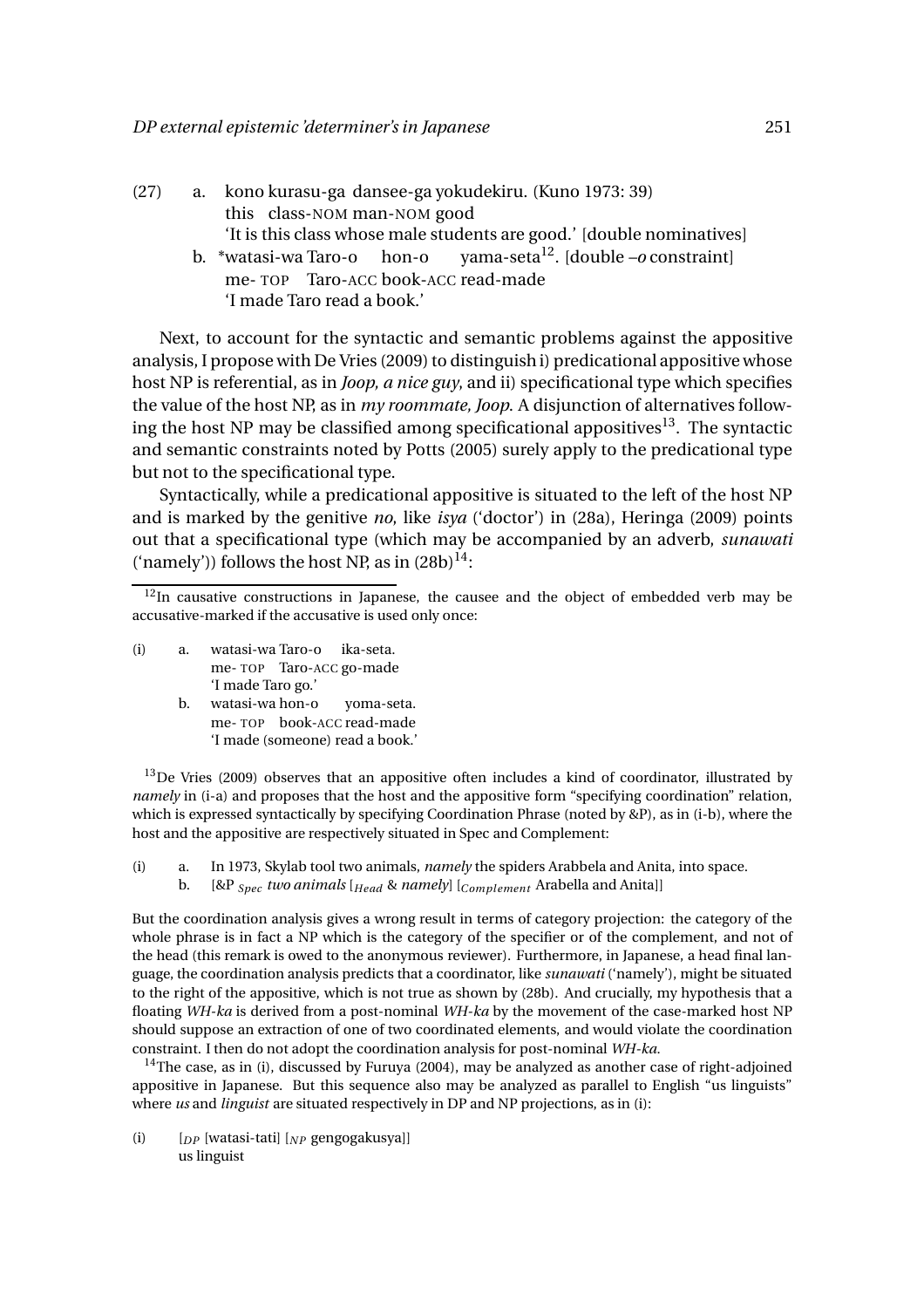- (28) a. Isya-no doctor-GEN Yooko-DAT consult-I will Yooko-ni soodansi-yoo. (Nishiyama 2007: 9) 'I will consult Yooko, (who is) a doctor.'
	- b. 1973 nen-ni Skylab-wa ni-hiki-no doobutu, (sunawati) kumo-no 1973 year-LOC Skylab-TOP 2-CL-GEN animal (namely) spider-GEN Arabella to Anita-o Arabella and Anita-ACC space-LOC took utyuu-ni tureteitta. (Heringa 2009) 'In 1973, Skylab took two animals, namely the spiders Arabbela and Anita, into space.'

Semantically, Wang, McReady & Reese (2004) show that "[specificational type of] appositives and main clauses interact in complex ways, often affecting each other's interpretation". Thus, while an indefinite NP, like *a car* in (29a) or *one man* in (30a), takes either wide or narrow scope with respect to other operator (ex. intensional verb in (29a) or universal quantifier in (30a)), the referential specificational appositive, *the red BMV*, forces wide scope, as in (29b). Inversely, the bound-variable specificational one, *himself*, requires narrow scope reading, as in (30b):

- (29) a. John wants a car. (Wang, McReady & Reese 2004) [want > a / a > want] b. John wants a car, the red BMW. (ibid.) [\*want > a / a > want]
- (30) a. Everyone admires exactly one man. (ibid.) [every > some / some> every] b. Everyone admires exactly one man, himself. (ibid.) [every  $>$  some /  $*$ some> every]

I then claim that a disjunction of the alternatives (and a post-nominal *WH-ka*) is not a predicational appositive (situated to the left of the host NP), but a specificatinal one (right adjoined to the case-marked host NP). This hypothesis is supported by the following data. Potts (2005: 129) points out that a predicational appositive inducing conventional implicature can only be adjoined to a referential expression, and not to an expression which "contain(s) a pronoun that is bound from outside of [host NP]", as in (31a). On the other hand, post-nominal *WH-ka* allows, without any problem, the host NP to include a quantified variable, as in (31b):

- (31) a. \*Every student<sub>k</sub> spoke with [a psychiatrist of hers<sub>k</sub>], [a caring individual who welcomes house calls]. (Potts 2005: 129)
	- b. dono kyooin*<sup>k</sup>* -mo [zibun*k*-ga sidoosuru gakusee]-o [**dare-ka**] which teacher-∀ self-NOM supervise student-ACC **who-or** suisen recommend can dekiru. 'Each teacher can recommend some student that (s)he supervises.'

# **2.4 Summary of Section 2**

In Section 2, I have argued that floating *WH-ka* is classified into the two subtypes: i) a type analyzed as a parenthetical sluiced indirect question, as in (32a); ii) another one where a *WH-ka* (which may be disjoined with some of the alternatives) is an appositive right adjoined to the case-marked host NP, and is stranded after the movement of the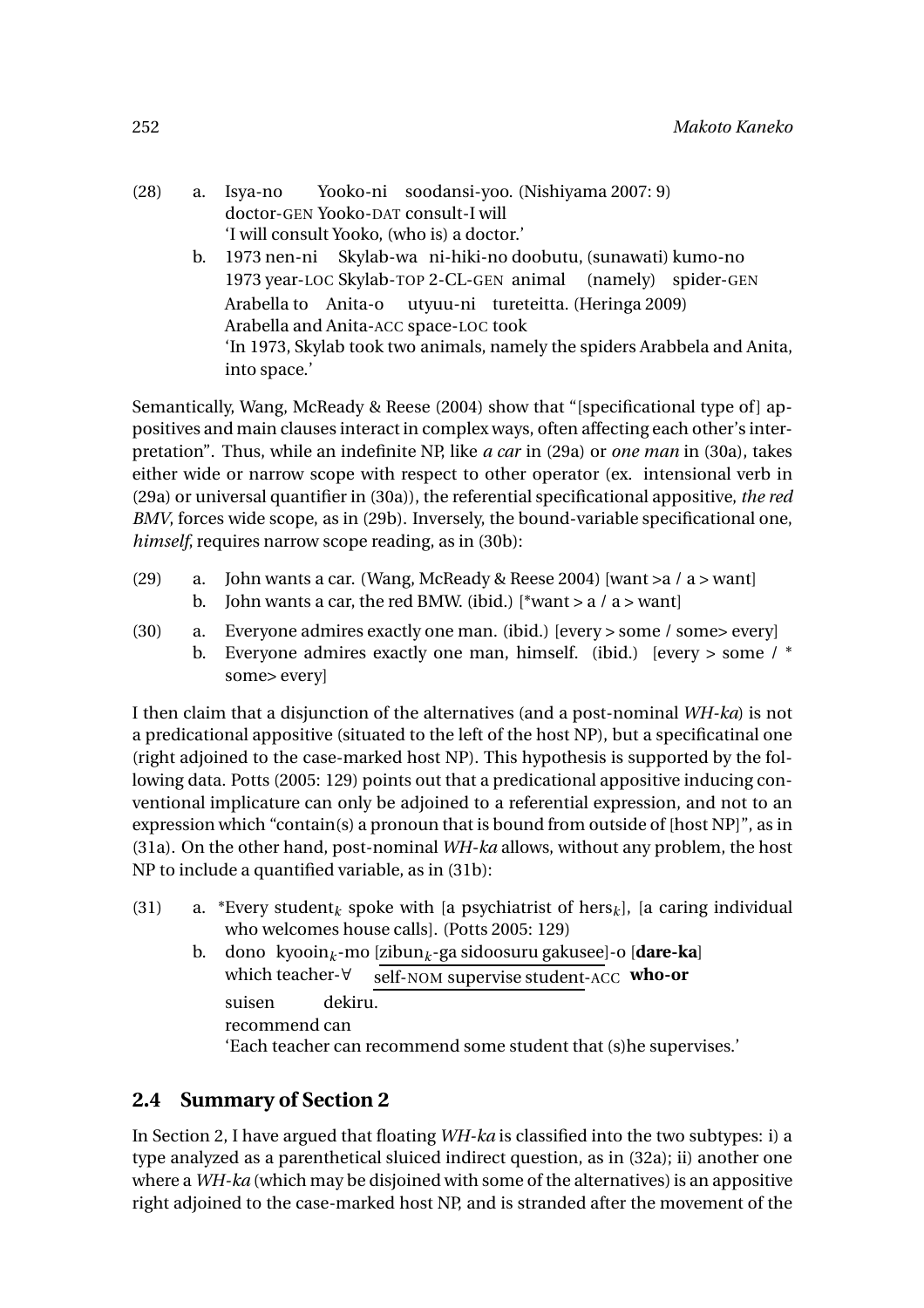latter, as in (32b). In both cases, a *WH-ka* is outside of the DP including the casemarked host NP:

| (32) | a.             | parenthetical sluiced indirect question accompanied by elliptical matrix      |
|------|----------------|-------------------------------------------------------------------------------|
|      |                | $[CP$ nani(-o) $[I_P] [C$ ka]] (wakara-nai<br>[hon-o] kinoo<br>Mary-ga        |
|      |                | Mary-NOM book-ACC yesterday<br>what-ACC or know-NEG                           |
|      |                | [katta-rasii].<br>ga)]                                                        |
|      |                | though bought-likely                                                          |
|      |                | "It is likely Mary bought a book yesterday - I don't know what."              |
|      | $\mathbf{b}$ . | specificational appostive right-adjoined to the case-marked host NP           |
|      |                | $[nomimono-o]_k$ watasi-ni $[[t_k]$ [(koohii-ka kootya-ka) nani-ka]] kudasai. |
|      |                | drink-ACC<br>me-DAT coffee- <b>or</b> tea- <b>or</b><br>what-or give          |
|      |                | 'Give me some drink, coffee, tea, or something else.'                         |

The first type is recognized by the fact that the host NP is inside another NP or inside s post-positional phrase and *WH-ka* is interrupted by a genitive marker or a postposition. The second type is identified by a possibility of coordination with another NP or by scope variability.

In the former case, the ignorance reading is due to an elliptical matrix clause corresponding to 'I don't know'. The derivation of the ignorance reading is not so direct in the latter case. Furthermore, although basically defined as specificational type of appositive, post-nominal *WH-ka* is informationally different form post-nominal disjunction of alternatives: the explicit disjunction of alternatives clearly adds stronger information to the meaning of the host NP, while a simple *WH-ka* is less informative than that of the host NP. The way of its semantic contribution should be different from that of post-nominal disjunction of alternatives. In Section 3, I will examine the semantics of the appositive type of post-nominal *WH-ka*.

# **3 Semantics of appositive type of post-nominal** *WH-ka*

In this section, I will first show that two recent semantic analyses of *WH-ka* cannot account for the semantics of post-nominal *WH-ka* (3.1). After having shown that postnominal *WH-ka* manifests the same distributions as epistemic determiners in Romance languages, I will present Alonso-Ovalle & Menéndez-Benito's (2009) analysis of the latter (3.2). I will then propose to apply their analysis to Japanese post-nominal *WH-ka*, slightly modifying it (3.3).

## **3.1 Previous semantic analyses**

## **3.1.1 Hagstrom (1998)**

Hagstrom (1998) observes that a case-marked *WH-ka*, as *nani-ka* in (33a), doesn't allow a donkey-type pronoun (bound by an external quantifier, like *taitei* ('in general') in (33a)), contrary to *something* in English in (33b). Based on this observation and assuming that a WH word, like *dare* ('who'), only provides a variable and restriction, as in (34a), Hagstrom (1998: 134) claims that "existential quantification must be an inherent part of the semantic value of *–ka*", and formalizes this idea by analyzing the particle *ka*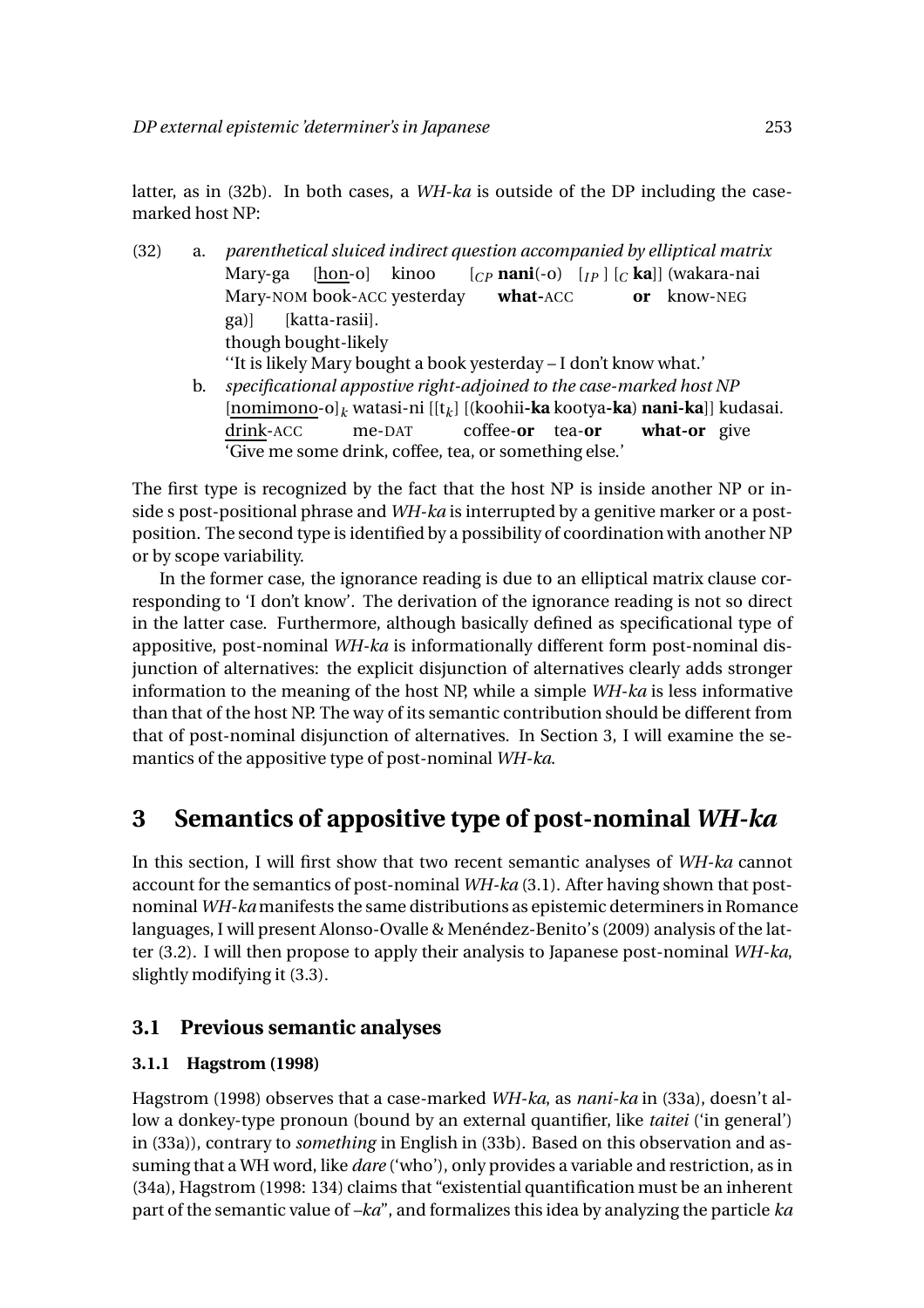in *WH-ka* as an existential quantifier over choice function variable. The choice function takes a set of alternative members (denoted by a WH-word) and returns a contextually relevant singleton member, as in (34b):

(33) a. MIT Press-ga MIT Press-NOM {**what-or**-ACC/**what-or**} publish-if {\***nani-ka***<sup>k</sup>* -o/**nani-ka***<sup>k</sup>* } syuppansur-eba, John-ga John-NOM taitei in general it-ACC read sore*<sup>k</sup>* -o yomu. 'If MIT press publishes something, in general John reads it.' (Hagstrom 1998: 132) b. If something<sub>k</sub> is published in LI, John usually reads it<sub>k</sub>. (34) a.  $[[dare]] = \{x \in D_e : \text{person}'(x)\}$ <br>b.  $[[dare-kal] = \lambda P_{\ell} \wedge \exists f^{choice}$ b.  $\left[ \frac{[dare-ka]}{=} \lambda P_{\langle e,t \rangle} \exists f^{choice} [P(f^{choice} (person'))]} \right]$  (Hagstrom 1998) (35) MIT Press-ga toogoron-no hon-o MIT Press-NOM syntax-GEN book-ACC **what-or** publish-if **nani-ka** syuppansur-eba, John-ga John-NOM taitei in general it-ACC read sore-o yomu. 'If MIT press publishes some book or other about syntax, in general John reads it.'

Hagstrom however admits that a donkey-type pronoun can retain a *WH-ka* without a case-marking, as in (33a). Moreover, a post-nominal *WH-ka* perfectly allows a donkeytype pronoun, as in (35). I then conclude that Hagstrom's (1998) analysis cannot be directly applied to a post-nominal *WH-ka*.

### **3.1.2 Yatsushiro (2009)**

Yatsushiro (2009), although equally making use of the idea of choice function, advances a different hypothesis. This author first observes that a genitive-marked *WH-ka* embedded in a universally quantified noun phrase, as in (36a), only admits wide scope, as shown by (36b,c). Analyzing wide scope of indefinites in terms of choice function, she claims that an existential quantifier over choice function variable should be situated higher than the surface position of *ka*. She also observes that, when a *WH-ka* is situated in a relative clause whose head noun is universally quantified, as in (37a), the *WH-ka* takes either narrow or wide scope, as in (37b,c):

- (36) a. [[**dare-ka**]-no **dono** kaban-**mo**] tukue-no ue-ni **who-or**-GEN **which** bag–∀ desk-GEN above-LOC exist aru. (Yatsushiro 2009: 148)
	- b. Someone's every bag is on the desk (ex. there are several bags, and there is one bag owner. All the bags belonging to this bag owner are on the desk.) [some > every]
	- c. \*Every bag of someone is on the desk (ex. there are several bags, and there are several bag owners. There are potentially as many owners as there are bags) [every > some]
- (37) a. [[**dare-ka**-o hihansita] **dono** gakusee-**mo**] zinmons-are-ta. **who-or**-ACC criticized **which** student–∀ interrogate-PAS-PST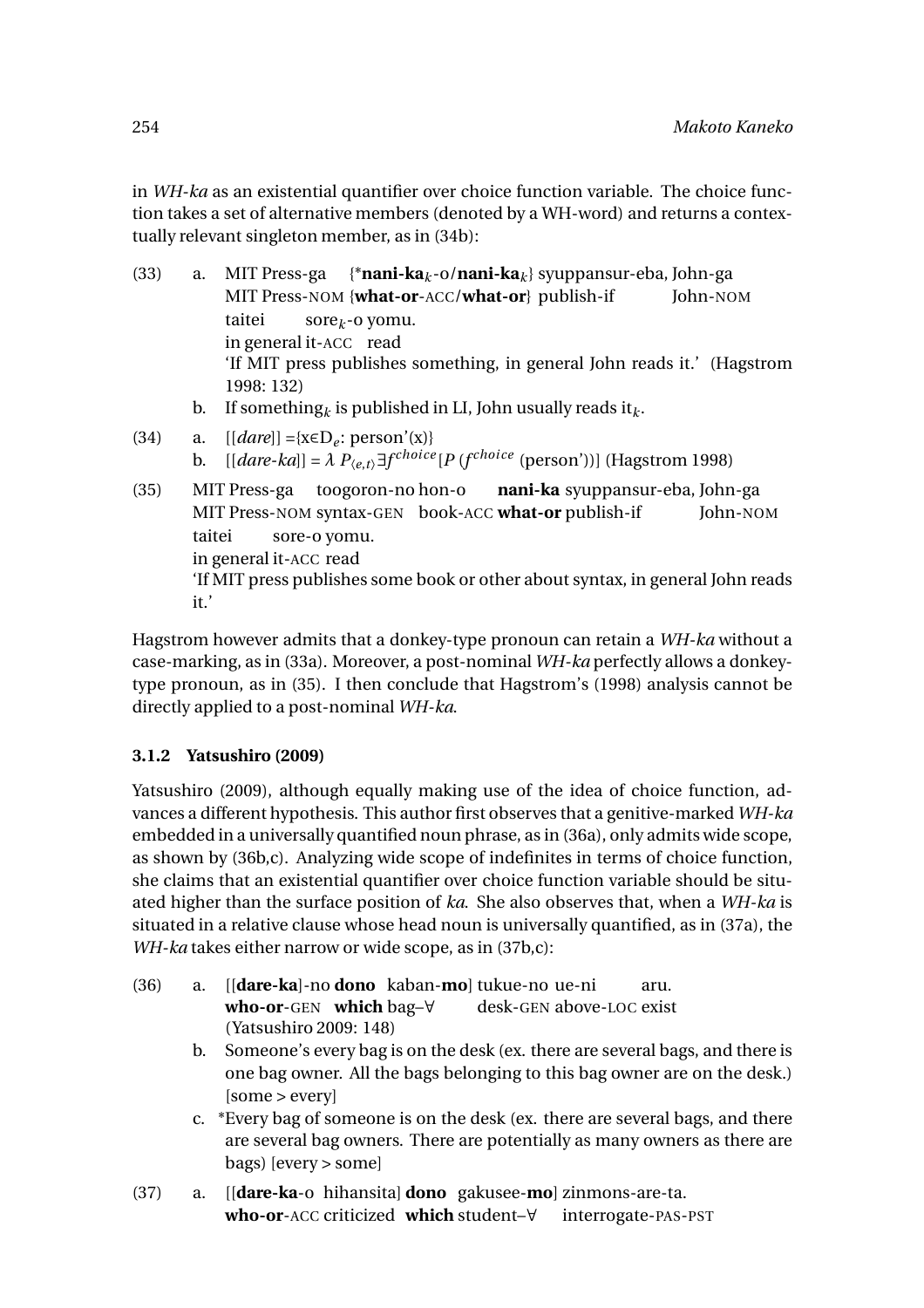(adapted from idem.156)

- b. Every student that criticized a specific person was interrogated [some > every]
- c. Every student that criticized someone was interrogated (ex. A student A criticized X. A student B criticized Y. Both A and B were interrogated. [every > some]

In order to account for these observations, Yatsushiro (2009: 152) claims i) that the particle "*ka* is an open choice function variable selecting one element of the Alternativeset of its sister constituent", and ii) that the choice function variable is existentially quantified by the tense. In (36a), there is only one tense which necessarily takes wide scope over the universal quantifier introduced by *mo*, as in (38). On the other hand, in (37a), if the matrix tense binds the choice function variable, we get wide scope of *dare-ka*, as in (39a), while if it is the tense of the relative clause, we get narrow scope of *dare-ka*, as in (39b):

- (38) ∃*f choi ce* [∀x [*<sup>f</sup> choi ce* (person')'s bag(x)]] [be-on-the-desk' (x)] (for (36b))
- (39) a. ∃*f choi ce* [∀x [student'(x)& criticize'(x)(*<sup>f</sup> choi ce* (person'))]][be-interrogated'(x)] (for (37b))
	- b. ∀x [student'(x)&∃*f choi ce* [criticize'(x)(*f choi ce* (person'))]][be-interrogated' (x)] (for (37c))

But the analysis of *ka* as a choice function variable does not seem to account for the fact that, if *WH-ka* is in a post-nominal position, as in (40a), the narrow scope reading is strongly preferred, as in (40b,c).

- (40) a. [[seezika-o politician-ACC **who-or** criticized **which** student–∀ **dare-ka** hihansita] **dono** gakusee-**mo**] zinmons-are-ta. interrogate-PAS-PST
	- b. ??Every student that criticized a specific politician was interrogated [some > every]
	- c. Every student that criticized some politician was interrogated [every > some]

The observation that a post-nominal *WH-ka* embedded in a complex NP cannot take wide scope over an operator quantifying the latter rather suggests that the particle *ka* itself introduces an existential quantifier.

## **3.2 Semantics of epistemic determiners**

Having shown in Section 3.1 that the two recent analyses of a case-marked *WH-ka* cannot be applied to a post-nominal one, I will now try to elucidate its semantics by comparing it with epistemic determiners in Romance languages.

### **3.2.1 Parallel distributions with epistemic determiners**

We observe at least four parallel distributions between a post-nominal *WH-ka* and epistemic determiners in Romance language.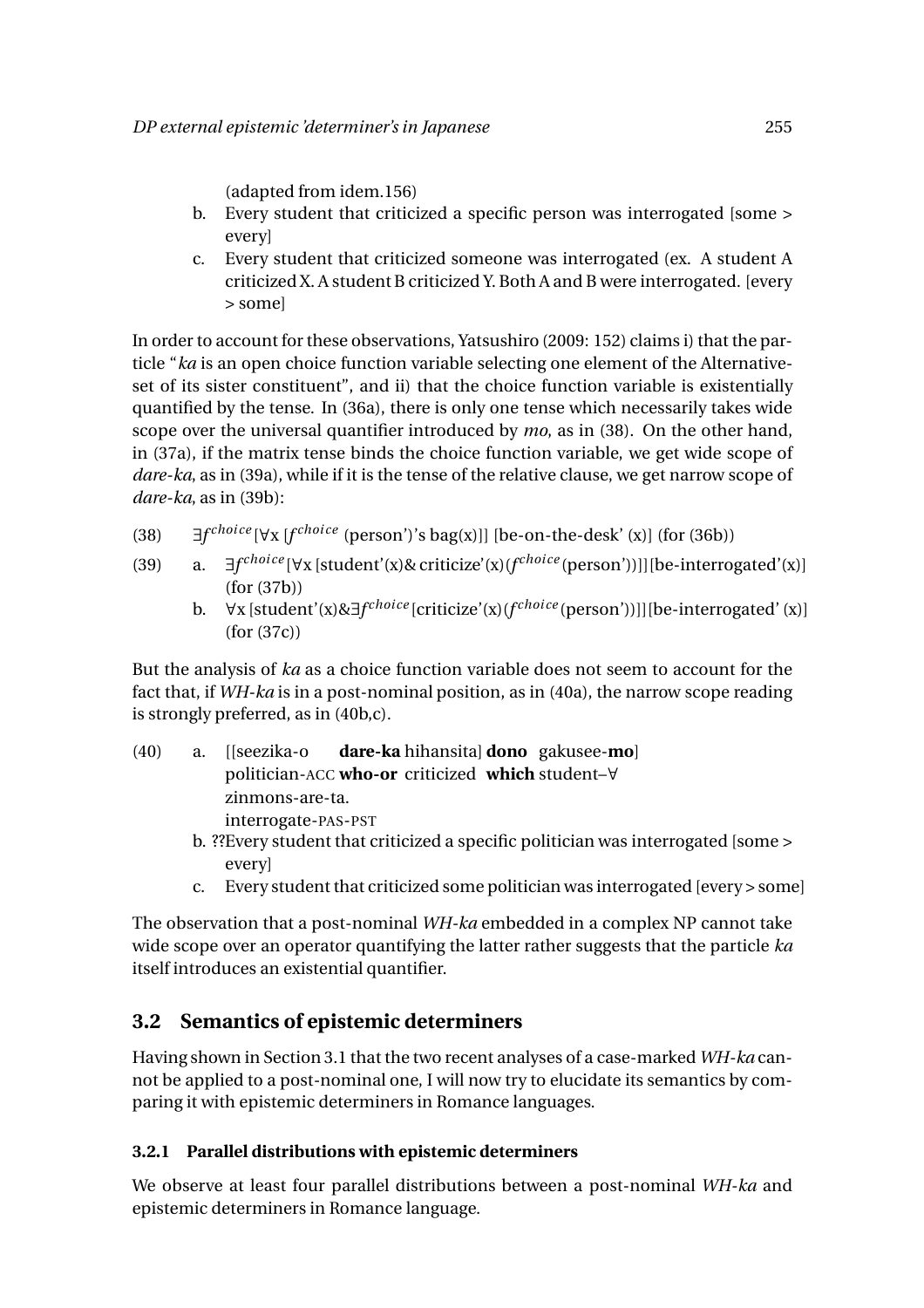**Requirement of epistemic / modal contexts** Corblin (2004: 100) observes that French epistemic determiner *quelque* "requires the presence of a marker of modality" and "is incompatible with genuine assertion". Zamparelli (2007) in the same vein points out that Italian *qualche* in its use of epistemic determiner is "acceptable in intentional contexts such as the antecedent of conditionals, future, optative and interrogative clauses, and declaratives with an epistemic *must*". The same is true for Spanish epistemic determiner *algún*. Some typical epistemic or modal contexts (i.e. antecedent of conditional, question and necessity auxiliary) are illustrated by the following French and Spanish examples:

- (41) a. S'il n'a pas rencontré **quelque** collègue [...], il sera là bientôt. (Corblin 2004:102) [Fr] 'If he has not met some colleague, he will be there soon.' [antecedent of conditional]
	- b. Avez-vous rencontré **quelque** coquille [...] dans ce devoir? (idem.100) [Fr] 'Have you found any typo in this homework?' [question]
	- c. Juan tiene que estar en **alguna** habitación de la casa. [Sp] [necessity] 'Juan must be in some room inside the house.' (Alonso-Ovalle & Menéndez-Benito 2009)
	- d. María se casó con **algún** estudiante del departamento de lingüística. [Sp] (#en concreto con Pero) (=(3b)) [ignorance] 'Mary married some Linguistic student or other (#namely Pedro).'

Kawaguchi (1982) points out that a Japanese *WH-ka* associated with the host NP<sup>15</sup> requires similar epistemic / modal contexts to be licensed, as shown in  $(42a-d)^{16}$ :

(42) a. aru certain private-school-LOC-TOP pupil-NOM friend-ACC one-CL **who-or** zyuku-de-wa seeto-ga tomodati-o hito-ri **dare-ka** tureteki bring together if, -tara, okozukai-o pocket money-ACC give ageru.  $(=(17a))$  [antecedent of conditional] 'A certain private school gives pocket money to a pupil if (s)he brings to-

<sup>15</sup>All of Kawaguchi's (1982) examples involve a pre-nominal *WH-ka*, as in *dare-ka otokonoko* ('who-or boy'). But his remarks are also relevant for the analysis of post-nominal *WH-ka*: <sup>16</sup>Other intensional contexts noted by Kawaguchi (1982) are the following

| (i) | a. | otokonoko-ga dare-ka inakunatta sooda.                                                |
|-----|----|---------------------------------------------------------------------------------------|
|     |    | who-or disappeared reportedly<br>bov-NOM                                              |
|     |    | (Kamio 1973: 83) [hear-say / supposition]                                             |
|     |    | 'It is reported that some boy or other disappeared.'                                  |
|     | b. | nomimono-o nani-ka kudasai.                                                           |
|     |    | $drink$ -ACC what-or give                                                             |
|     |    | (=(2a)) [optative]                                                                    |
|     |    | 'Give (me) some drink, please!'                                                       |
|     | C. | Michiko-wa [yasasiku nagusametekureru] nito-o<br>dare-ka motome-tei-ta.               |
|     |    | Michiko-Top kindly<br>person-Acc who-or seek-Prog-Pst<br>encourage                    |
|     |    | [Intensional verb]                                                                    |
|     |    | 'Michiko was seeking someone who might encourage her kindly.' (adapted from Kawaguchi |
|     |    | 1982:180)                                                                             |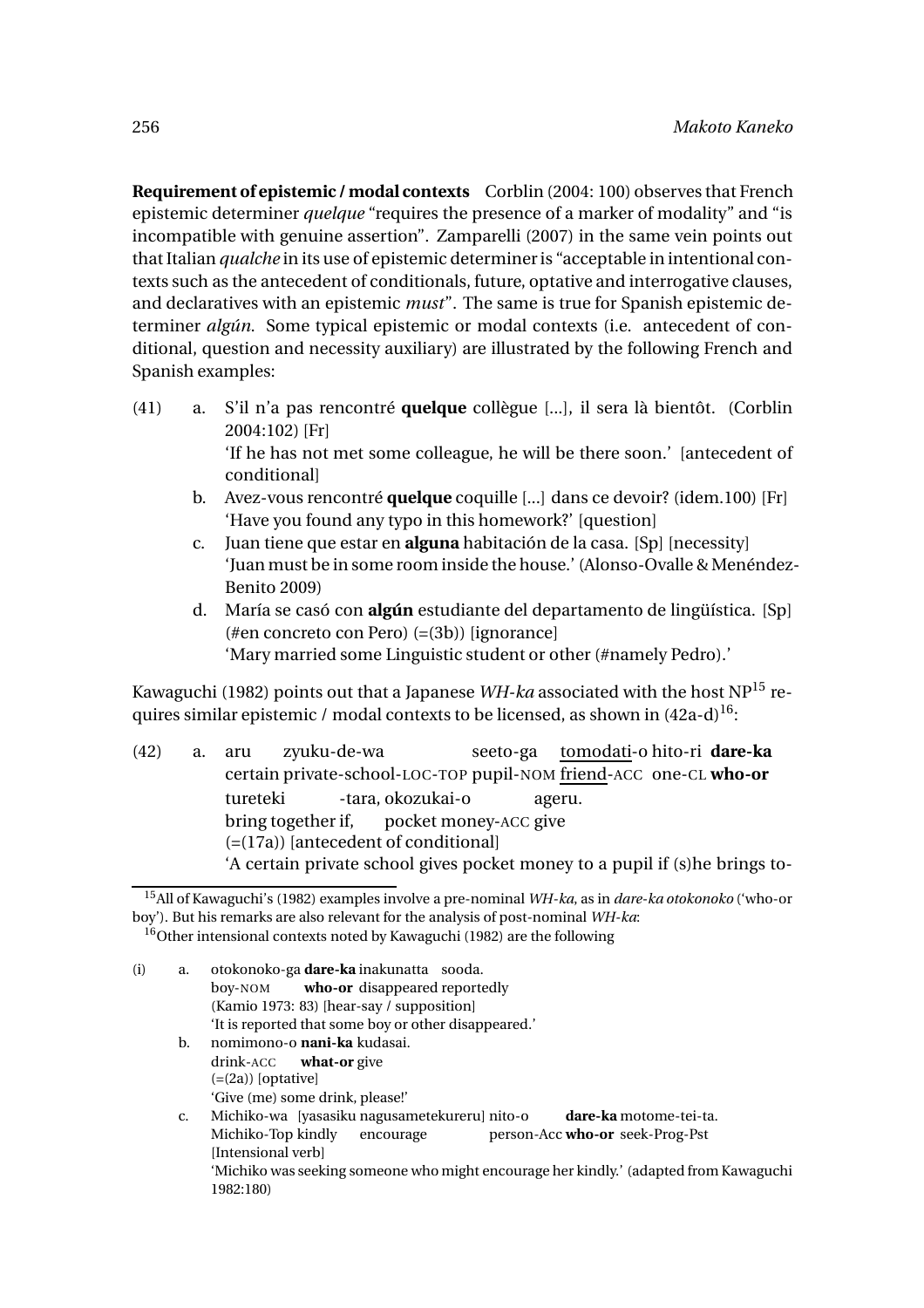gether some friend .'

- b. <u>otokonoko</u>-ga **dare-ka** imase-n-ka? (Kamio 1973: 83) [question] boy-NOM **who-or** be-NEG-Q 'Isn't there some boy or other?'
- c. otoko-ga **dare-ka** goei-no man-NOM **who-or** guard-GEN service-ACC accomplish-must yaku-o hatasa-nakerebanaranai. [necessity] 'Some man or other must accomplish a service as guard.' (adapted from Kawaguchi 1982: 182)
- d. okyaku-ga **dare-ka** sikirini client-NOM **who-or** repeatedly waitress-ACC tease-PROG zyotyuu-o karakat-teiru. [ignorance] 'Some client or other is repeatedly teasing a waitress.' (ibid.)

**Incompatibility with clause-mate negation** Corblin (2004) and Alonso-Ovalle & Menéndez-Benito (2009, note 13) observe that French *quelque* and Spanish *algún* are incompatible with a clause-mate negation, as in (43a). The same is true for post-nominal *WH-ka* in Japanese, as in (43b) (Yamamori 2006):

- (43) a. \*Je n'ai pas mangé **quelque** pomme.(Corblin 2004: 101) [Fr] 'I did not eat some apple or other.'
	- b. \*?oisii mono-o delicious thing-ACC **what-or** eat-NEG **nani-ka** tabe-nai (Yamamori 2006: 39) [Jp] 'We don't eat something delicious.'

**Possibility of domain narrowing** Epistemic determiners allow narrowing of the alternative domain: in (44a), the scenario serves to excludes *the bathroom* from the alternative set. (44b), where the relative clause excludes *Taro* from the alternative set, shows that, for this respect, Japanese post-nominal *WH-ka* behaves in the same way as epistemic determiners:

- (44) a. [scenario: we are playing hide-and-seek. I'm sure that Juan is not in the bathroom, but for all I know, he could be in any of other rooms inside the house] Juan tiene que estar en **alguna** habitación de la casa. [Sp] 'Juan must be in some room inside the house.'
	- b. [Taro-de-wa nai gakusee]-ga Taro-COP-TOP NEG student-NOM **who-or** came likely **dare-ka** kita sooda [Jp] 'It is likely that some student who is not Taro came.'

**Anti-singleton constraint** Alonso-Ovalle & Menéndez-Benito (2009) observe that Spanish *algún* is subject to an 'anti-singleton constraint': it is not acceptable when the alternative set is singleton, for example, when the NP is modified by a superlative, as in (45a). A similar anti-singleton constraint is observed with Japanese post-nominal *WH-ka*, as in (45b):

(45) a. #Juan compró **algún** libro que resultó ser el más caro de la librería. [Sp]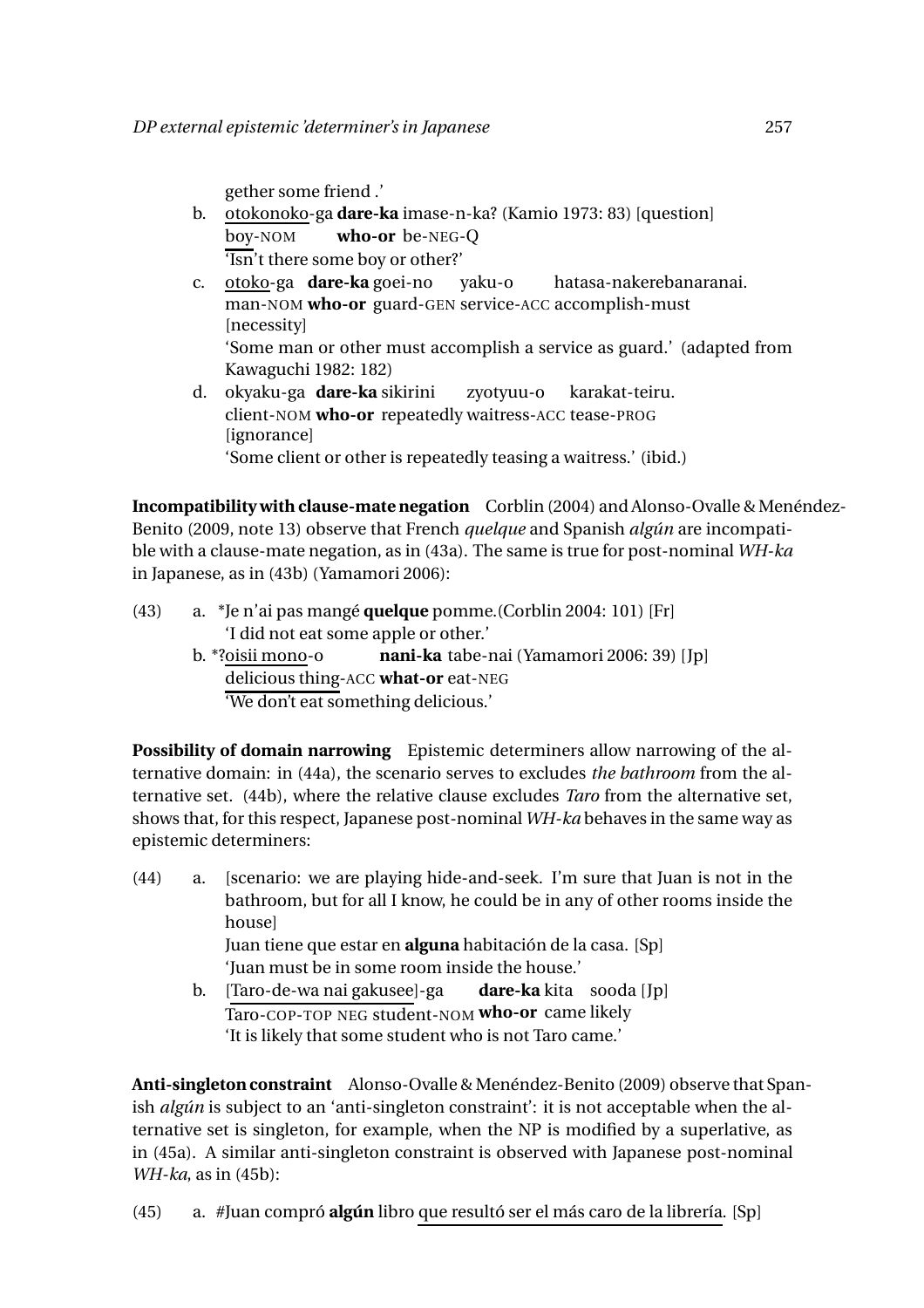'Juan bought some book that happened to be the most expensive one in the bookstore.' (Alonso-Ovalle & Menéndez-Benito 2009)

b. #Taro-wa [kono mise de itiban takai hon]-o Taro-TOP this store-LOC the most expensive book-ACC **what-or** bought **nani-ka** katta rasii. [Jp] likely 'It is likely that Taro bought some book that was the most expensive in this store.'

#### **3.2.2 Alonso-Ovalle & Menéndez-Benito (2009)'s analysis**

Alonso-Ovalle & Menéndez-Benito (2009) claim that it is the anti-singleton constraint that defines the semantics of Spanish *algún*. To model this constraint, they make use of "subset selection function", which takes a set of individuals denoted by a NP, and returns its contextually relevant subset. The subset selection function variable is, as a free variable, contextually bound.

According to these authors, indefinite articles, like *un*, also introduce a subset selection function. The difference between *un* and *algún* is that *algún* is endowed with a lexical presupposition that the subset-selection function cannot be singleton, while the indefinite article is underspecified for this respect. Thus, both the indefinite article and *algún* are analyzed as existential quantifiers (over an individual variable) which take, as one of their arguments, a subset-selection function, as in (46a,b). The semantics of (47a) is, for instance, represented by the assertion in (47b) and by the antisingleton presupposition in (47c):

- (46) a.  $[[un]] = \lambda f^{\text{subset}} \langle \langle et, \rangle \langle et \rangle \rangle \lambda P_{\langle et \rangle} \lambda Q_{\langle et \rangle} \exists x [f^{\text{subset}}(P)(x) \& Q(x)] ([f^{\text{subset}}(P)] \geq 1)$ (Alonso-Ovalle & Menéndez-Benito 2009)
	- b.  $[[algin]] = \lambda f^{subset}_{\langle (et), (et) \rangle} \lambda P_{\langle et \rangle} \lambda Q_{\langle et \rangle} \exists x f^{subset} P(x) \& Q(x)] \left( |f^{subset}(P)| > 1 \right)$  (ibid.)
- (47) a. María se casó con **algún** estudiante. [Sp] (=(3b)) 'Mary married some student or other.'
	- b. assertion:  $\exists x [f^{\text{subset}}(\text{student}')(x) \& \text{married}'(\text{m})(x)]$
	- c. presupposition: |*f* subset(student')|>1

The idea of subset selection function also captures the fact that a post-nominal *WH-ka* may be disjoined with contextually selective members of the alternative set, as in (48a). Moreover, the anti-singleton constraint corresponds to the fact that a disjunction induced by the particle *–ka* in principle require at least two alternative members:

(48) a. gakusee-ga [(John-**ka** Mary-**ka**) **dare-ka**] kita rasii. student-NOM John-or Mary-or **who-or** came likely (|*f* subset(student') >1) 'It is likely that a student, John, Mary or someone else, came' b. **dare-ka**-ga kita  $(=(1a))$  ( $|f^{\text{subset}}$  (student')  $\geqq$ 1) who-or- NOM came 'Someone came.'

But if Alonso-Ovalle & Menéndez-Benito's (2009) hypotheses were directly applied to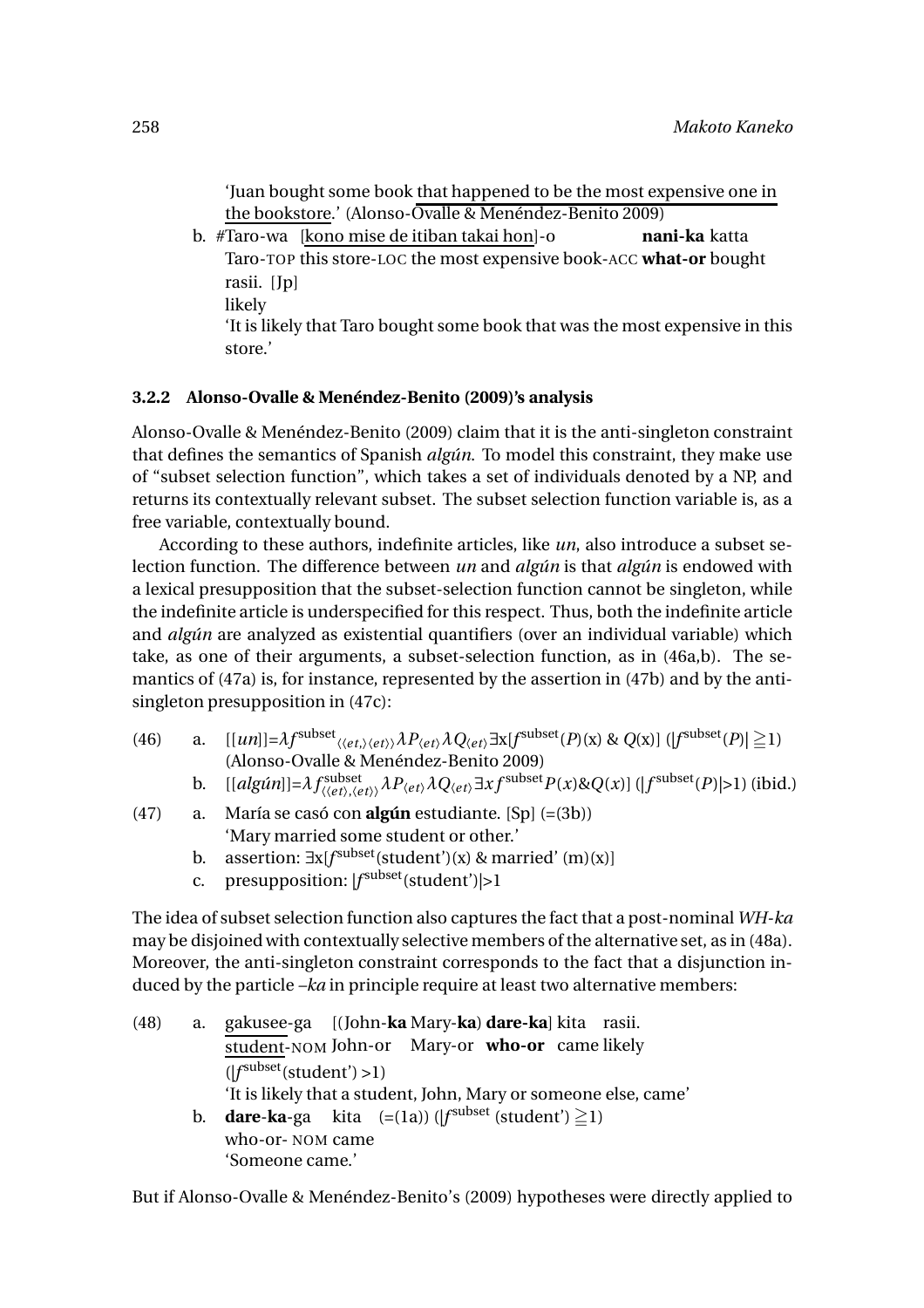Japanese, a case-marked *WH-ka*, as in (48b), which admits either specific (due to singleton alternative domain) or non-specific (due to anti-singleton domain) readings, would be analyzed as parallel to *un+NP* in (46a), while post-nominal *WH-ka* would be analyzed as lexically presupposed for the anti-singleton domain, as well as *algún* in (46b). Such lexical distinction however seems to be ad hoc in view of the same morphology of case-marked *WH-ka* and post-nominal *WH-ka*.

# **3.3 Proposals for the semantics of post-nominal** *WH-ka*

I now advance, slightly modifying Alonso-Ovalle & Menéndez-Benito's (2009) analysis of *algún*, my hypotheses for the semantics of post-nominal *WH-ka*, and present some arguments.

### **3.3.1 Proposals**

I first adopt the traditional view that a WH word introduces an individual variable and a restriction over it, and assume that, in cases of post-nominal *WH-ka*, the restriction of the host NP is percolated onto that of a WH word, through a semantic agreement (ex. [+human] for *dare*) and the specificational appositive relation (equivalence relation) between them. The restriction of a post-nominal WH word thus boils down to that of the host NP (which is more informative than the WH word), as in  $(49a)^{17}$ . Next, I follow Alonso-Ovalle & Menéndez-Benito (2009) by assuming, as in (49b), i) that -*ka* is an existential quantifier over an individual variable, which takes, as its argument, a subset selection function (taking a set of members denoted by the host NP, and returning a contextually selected subset of it), and ii) that the subset selection function variable is bound contextually:

- (49) a.  $[[\text{dare}^{appositive}]] = \lambda x \lambda P_{\langle e \rangle} [P(x)]$  (where *P* is a property denoted by the host NP)
	- b.  $[(dare-ka^{approxitive})]=\lambda f^{\text{subset}}_{\text{c}et}\lambda P_{\langle et\rangle}\lambda Q_{\langle et\rangle}\exists x[f^{\text{subset}}(P)(x) \& Q(x)] ([f^{\text{subset}}(P)|>1)]$
	- c.  $[[dare ka^{argument}]] = \lambda f^{subset} \lambda Q_{\langle et \rangle} \exists x [f^{subset} (person')(x) \& Q(x)] ([f^{subset} (person')]$  $\geq$ 1)

(50) 
$$
[[gakuse-ga dare-ka kita('student-NOM who-or came')]]
$$

$$
= \lambda f^{\text{subset}} \exists x [f^{\text{subset}}(\text{student}')(x) \& \text{come}'(x)] ([f^{\text{subset}}(\text{student}')|>1)
$$

I further assume that the anti-singleton constraint is not a lexical presupposition of post-nominal *WH-ka*, but is a default pragmatic condition: it is due to the fact that an appropriate use of a disjunction requires at least two alternatives. This condition is imposed when the use of *WH-ka* is optional, as in its post-nominal use, and the specific reading (due to the singleton alternative) is expressed by the bare host NP. It may be neutralized when *WH-ka* is directly case-marked and the specific reading cannot be

<sup>17</sup>According to this analysis, a post-nominal *dare-ka* in (50) is semantically equivalent to *dono gakusee ka* ('which student-or') in (I), which is however not preferred because of its morphological redundancy:

<sup>(</sup>i) gakusee-ga **dono** gakusee**-ka** kita yooda. student-Nom **which** student-**or** came likely 'It is likely that some student or other came.'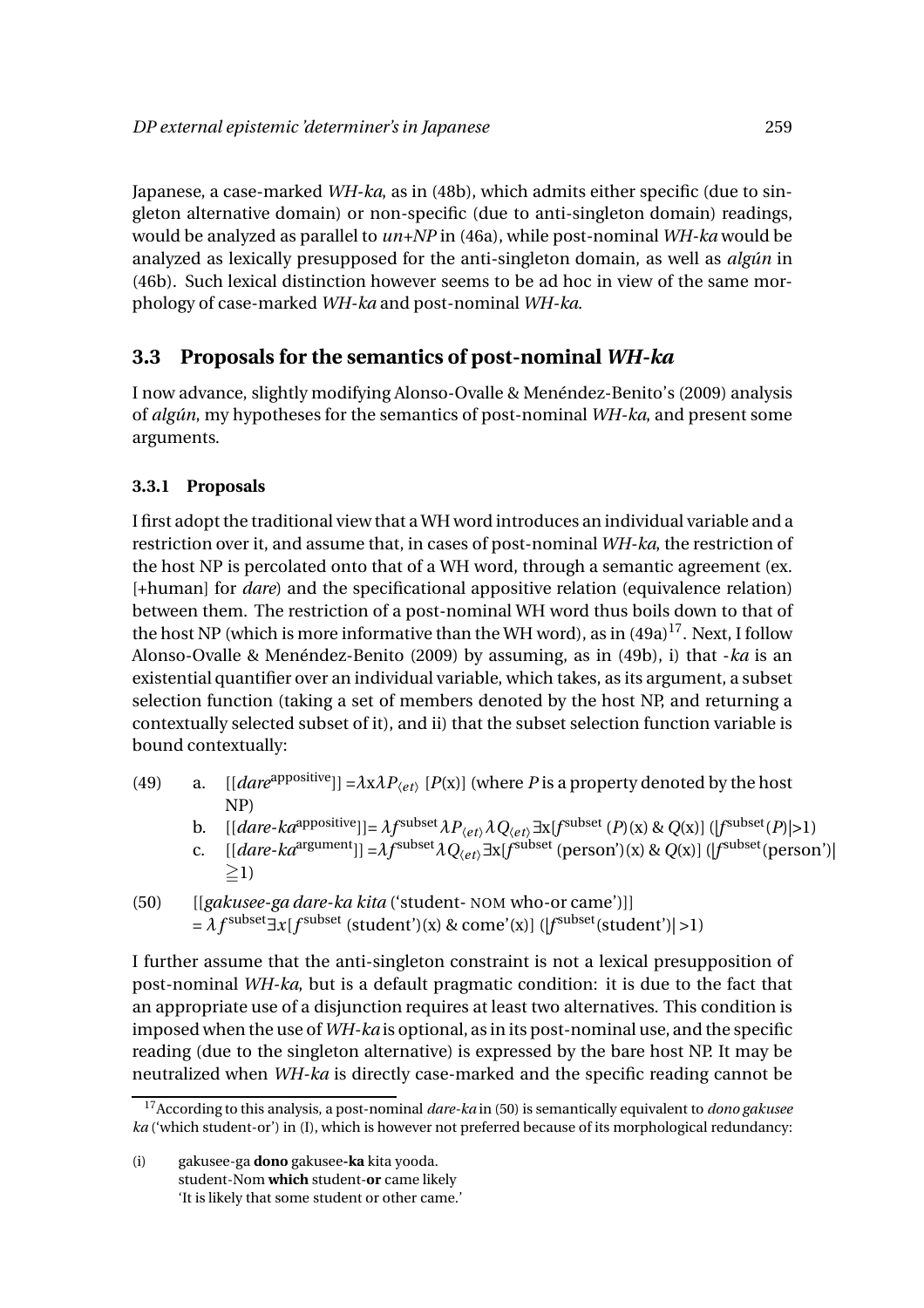expressed otherwise. The semantics of (48a) is thus represented by (50), putting aside the modal meaning.

#### **3.3.2 Arguments**

At least four arguments come in favor of these hypotheses.

(a) Kawaguchi (1982) points out that, as a host NP, *koziki* ('beggar') in (51a) is less acceptable than *zyoyuu* ('actress') in (51b). In order to account for this lexical restriction, this author claims that "the host NP should denote members which are easily individualized in view of encyclopedic knowledge." (Kawaguchi 1982: 176): the contrast between (51a) and (51b) is reduced to the fact that beggars are by default less easily individualized than actresses:

- (51) a. ?Taro-wa [koziki-o] [**dare-ka**] mikaketa. Taro-TOP beggar-ACC **who-or** saw (adapted from Kawaguchi 1982: 176) 'Taro saw some beggar or other.' b. Taro-wa [zyoyuu-o] [**dare-ka**] mikaketa. (ibid.)
	- Taro-TOP actress-ACC **who-or** saw 'Taro saw some actress or other.'

This restriction is nicely paraphrased, in view of my semantic hypotheses, by saying that the host NP must denote sufficiently individualized alternative members such that the subset selection function can easily select a subset of it.

(b) As shown in Section 2.1, post-nominal or floating *WH-ka* c-commanded by a clause-mate quantifier preferentially takes narrow scope, as in (52a,b), while *WH-ka* c-commanding a clause-mate quantifier prefers wide scope, as in (52c):

| a.             | gakusee-ga <i>mai-kai</i> <b>dare-ka</b> situmon-o<br>suru.          |
|----------------|----------------------------------------------------------------------|
|                | student-NOM every time who-or question-ACC ask                       |
|                | $[\sqrt{\text{every}} > \text{some} / ? \text{some} > \text{every}]$ |
|                | 'Every time, there is some student who asks a question.              |
| $\mathbf{b}$ . | <i>mai-kai</i> gakusee-ga <b>dare-ka</b> situmon-o<br>suru.          |
|                | every time student-NOM who-or question-ACC ask                       |
|                | [ $\sqrt{\text{every}} >$ some / ??some > every]                     |
|                | 'Every time, there is some student who asks a question.              |
| $\mathbf{C}$ . | gakusee-ga dare-ka mai-kai situmon-o<br>suru                         |
|                | student-NOM who-or every time question-ACC ask                       |
|                | [??every >some / $\sqrt{\text{some}}$ > every]                       |
|                | 'There is some student or other who asks a question every time.'     |
|                |                                                                      |

According to the hypothesis in (49b) and if the moved host NP in (52a) is interpreted in its base-position adjacent to the post-nominal *WH-ka* (see Section 2), the semantics of (52a,b) and (52c) are respectively represented by (53a) and (53b), where the position of the existential quantifier over an individual variable corresponds to the surface position of the particle *ka*. These representations nicely capture scope differences observed between (52a,b) and (52c):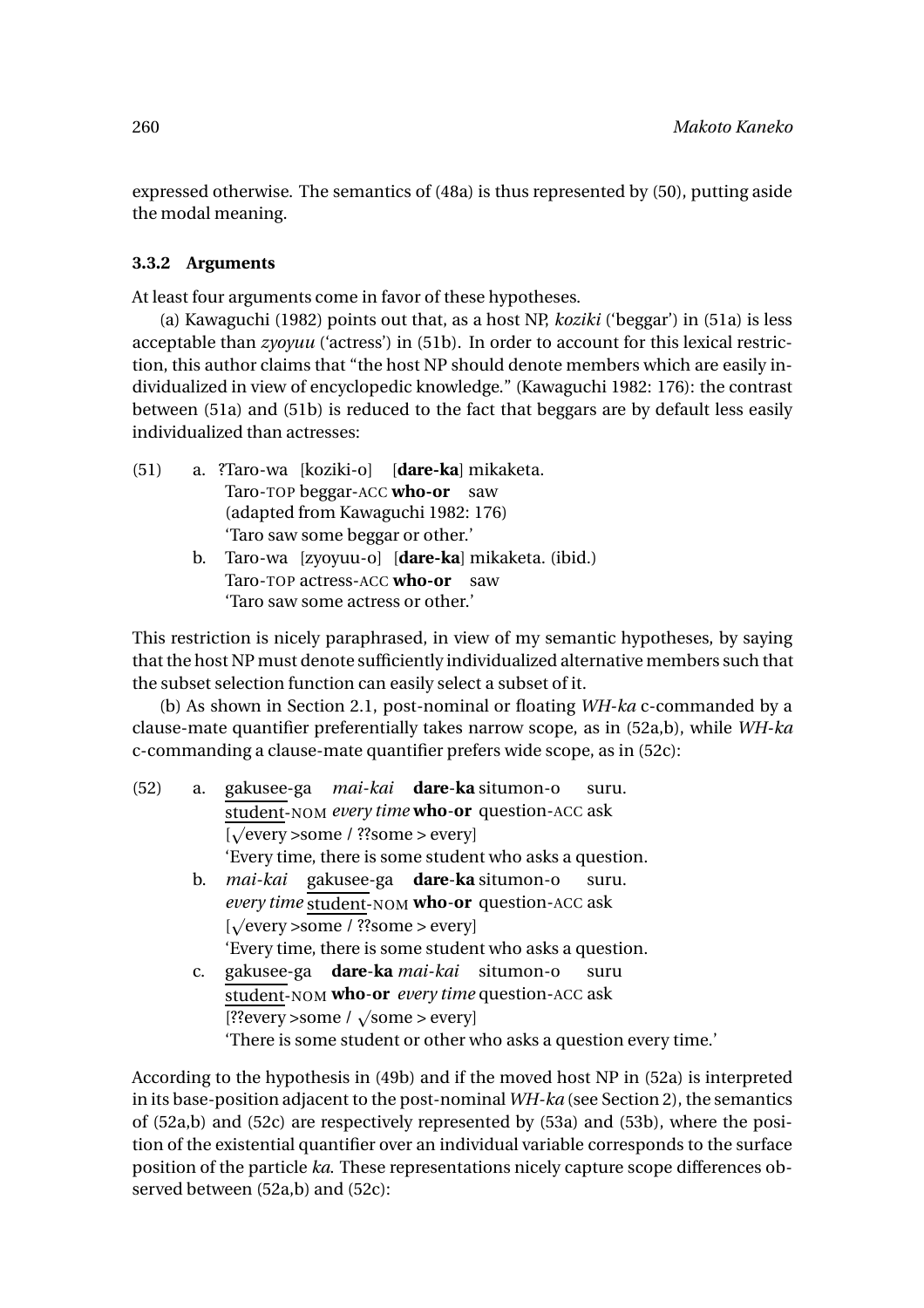| (53) | a. $[[(52a,b)]] = \lambda f^{\text{subset}} \forall e \exists x [f^{\text{subset}}(\text{student}')(x) \& \text{ask-a-qression'}(x)(e)]$ |
|------|------------------------------------------------------------------------------------------------------------------------------------------|
|      | b. $[[(52c)]] = \lambda f^{\text{subset}} \exists x [f^{\text{subset}}(\text{student}')(x) \& \forall e [\text{ask-a-question}'(x)(e)]]$ |

(c) As discussed in Section 3.1.2, Yatsushiro (2009) observes that, when a case-marked *WH-ka* is situated in a relative clause whose head noun is universally quantified, as in (54a), the *WH-ka* takes either narrow or wide scope, and accounts for this scope ambiguity by assuming that the choice function variable introduced by *–ka* may be bound either by matrix or subordinate tense. But this analysis cannot account for the fact that, if *WH-ka* is in a post-nominal position, as in (54b), the narrow scope reading is strongly preferred:

- (54) a. [[**dare-ka**-o hihansita] **dono** gakusee-**mo**] zinmons-are-ta. **who-or**-ACC criticized **which** student–∀ interrogate-PAS-PST  $(=(37a))$ 'Every student that criticized someone was interrogated.'  $[\sqrt{\text{every}}] >$  some /  $\sqrt{\text{some}}$  > every] b. [[seezika-o **dare-ka** hihansita] **dono** gakusee-**mo**]
	- politician-ACC **who-or** criticized **which** student–∀ zinmons-are-ta.(=(40a)) interrogate-PAS-PST 'Every student that criticized some politician was interrogated.'  $[\sqrt{\text{every}}] >$  some / ??some > every]

The semantic hypothesis in (49b) explains both (54a) and (54b) as follows. Narrow and wide scope readings of *dare-ka* in (54a) are represented by (55a) and (55b), in both of which the contextual binder of the subset selection function takes the widest scope. It is to be reminded that a case-marked *WH-ka*, as that of (54a), allows either singleton or anti-singleton domain. (55a) represents a case where the alternative domain is antisingleton. Since *dare-ka* is inside a complex NP, the existential quantifier introduced by *ka* is obliged to take narrow scope under the universal quantifier outside the complex NP. On the other hand, (55b) represents a case where the alternative domain is singleton. In this case, the subset selection function boils down to the choice function selecting a unique alternative, and as its binder takes the widest scope, (55b) gives rise to a wide scope configuration:

- (55) a.  $\lambda f^{subset}$  [ $\forall$ x[student'(x) &  $\exists$ y [ $f^{subset}$  (person')(y) & criticize'(x)(y)] [be-interrogated'(x)] ([f<sup>subset</sup>(student')| >1) [every > some]
	- b.  $\lambda f^{subset}$  [ $\forall$ x [student'(x) &  $\exists$ y [ $f^{subset}$ (person')(y) & criticize'(x)(y)] [be-interrogated' (x)]  $(|f^{\text{subset}}(student')|=1)$ = *λf choi ce* [∀x [student'(x) & criticize'(x)(*<sup>f</sup> choi ce* (person'))]  $[be-interrogated'(x)]$  [some > every]
- (56) *λf subset* [∀x [student'(x) & <sup>∃</sup>y [*<sup>f</sup>* subset(politician')(y) & criticize'(x)(y)] [be-interrogated' (x)] ([f<sup>subset</sup>(student')| >1) [every > some]

On the other hand, in (54b) involving post-nominal *WH-ka*, the alternative domain should be anti-singleton because of a concurrence with the bare host NP allowing the singleton alternative domain, and only narrow scope configuration is allowed, as in (56).

By the way, Yatsushiro (2009) equally observes that a genitive-marked *dare-ka* em-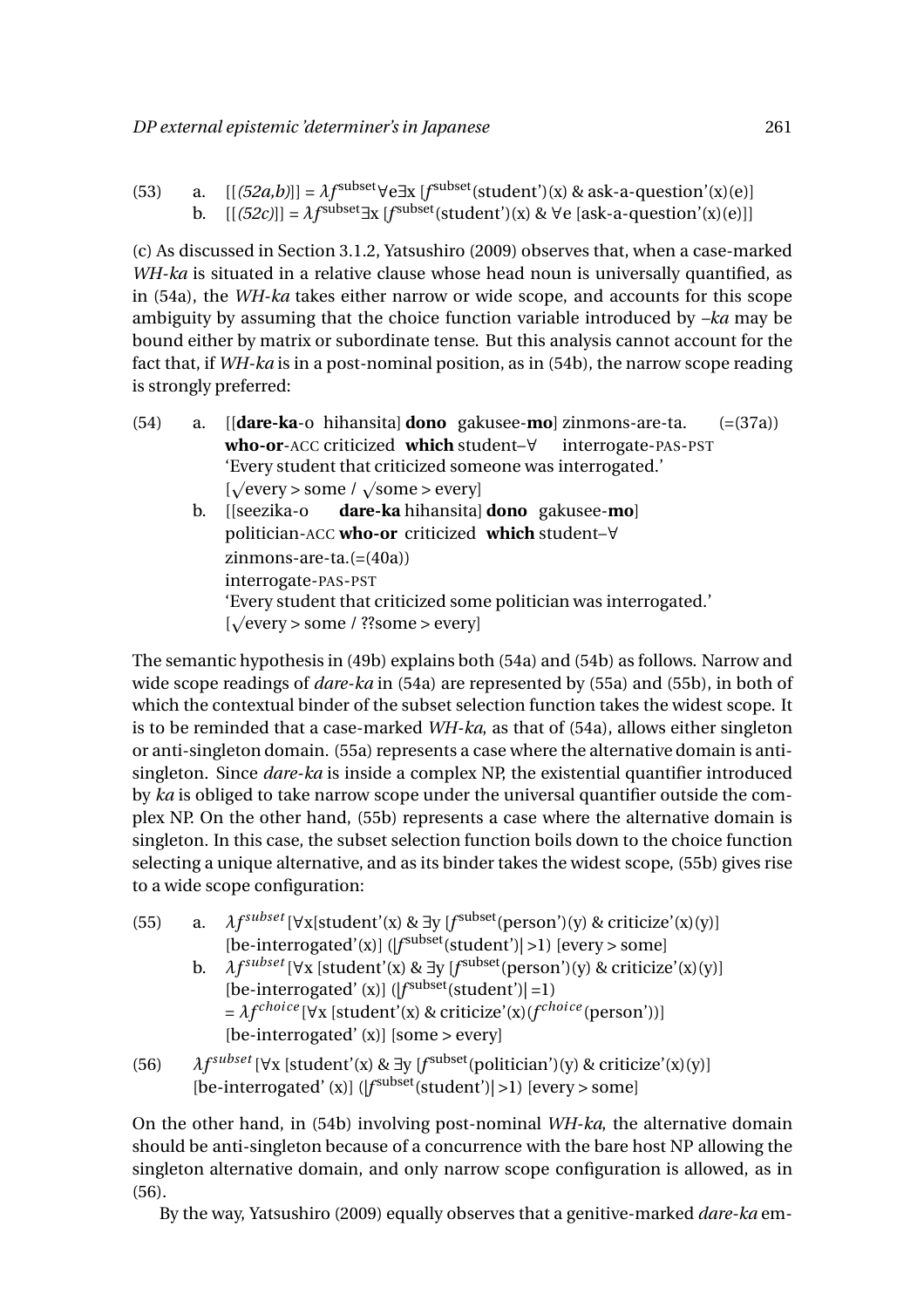bedded in a universally quantified noun phrase only admits wide scope, as in (57a). On the other hand, my analysis seems to predict that both of narrow and wide scope *dareka* are possible as in (57b,c). How can I account for the unavailability of the narrow scope in (57a)?

| (57) | a.             | $\left[ \frac{dare-ka}{n \cdot 0} \right]$ -no dono kaban-mo $\left[ \frac{du}{dx} \right]$ tukue-no ue-ni aru. $\left( = (36a) \right)$ |
|------|----------------|------------------------------------------------------------------------------------------------------------------------------------------|
|      |                | $who-or-GEN which bag-\forall desk-GEN above-LOC exist$                                                                                  |
|      |                | 'Someone's every bag is on the desk.' [ $\sqrt{\text{some}}$ > every / *every > some]                                                    |
|      | $\mathbf{b}$ . | $\lambda f^{subset}$ [ $\forall$ x [bag'(x) of $\exists$ y [ $f^{subset}$ (person')(y)] [be-on-the desk' (x)]                            |
|      |                | [every > some]                                                                                                                           |
|      |                | $( fsubset(person')  > 1$ : anti-singleton alternative domain)                                                                           |
|      | $C_{\bullet}$  | $\lambda f^{choice}$ [ $\forall$ x [ $f^{choice}$ (person')'s-bag(x)]] [be-on-the desk' (x)]                                             |
|      |                | [some > every]                                                                                                                           |
|      |                | $( fsubset(student') =1$ : singleton alternative domain)                                                                                 |
| (58) | a.             | [ <b>dare</b> ]-no <b>dono</b> kaban- <b>mo</b> ] tukue-no ue-ni<br>aru.                                                                 |
|      |                | $who$ -GEN which bag- $\forall$ desk-GEN above-LOC exist                                                                                 |
|      |                | 'Every bag of anyone is on the desk.' [*some > every / $\sqrt{\text{every}}$ > some]                                                     |
|      | b.             | $\forall x, y$ [bag'(x) of person'(y)] [be-on-the desk' (x)]                                                                             |

I assume that, since there is normally only one owner of a bag, the narrow scope reading of (57a) is truth conditionally equivalent to the reading conveyed by (58a) where *dare* is bare, and is bound unselectively by the distant universal quantifier, as in (58b). Moreover, (58a) is preferred to (57a) to express narrow scope of *dare* ('who'), because of its morphological simplicity.

Then, why does (54a) remain ambiguous between narrow and wide scope readings, in spite of a possibility of (59a) where *dare* is bare? It is to be noticed that the narrow scope reading of (54a), represented by (55a), is distinguished from the semantics of (59a), represented by (59b): a default reading of (54a) is that each student criticized one person, while such an existential meaning is totally lacking in (59a). Therefore, (54a) and (59a) do not enter into concurrence to express narrow scope of *dare*:

- (59) a. [[**dare**-o hihansita] **dono** gakusee-**mo**] zinmons-are-ta. **who**-ACC criticized **which** student–∀ interrogate-PAS-PST 'Every student that criticized anyone was interrogated.'
	- b.  $\forall x, y$  [student'(x) & person'(y) & criticize'(x)(y)] [be-interrogated'(x)]

(d) The hypothesis in (49b) also accounts for the distributional facts of post-nominal *WH-ka* discussed in Section 3.2.1. First, as regards the requirement of epistemic / modal contexts, Alonso-Ovalle & Menéndez-Benito (2009) suggest that a use of an expression requiring anti-singleton domain (which involves at least two different members) is pragmatically motivated, in terms of possible world semantics, only if it is not the case that in every accessible world, the referent is the same, that is, only if there are at least two accessible worlds where the referent of the host NP is different, as represented by (60). Such modal variation is satisfied only when the existential quantifier due to -*ka* takes narrow scope under a modal operator:

(60)  $\exists w, w' \in W \ [\lambda x. P(x)(w) \& Q(x)(w) \neq \lambda x. P(x)(w') \& Q(x)(w')]$  (where W is a set of accessible worlds, and *P* and *Q* are two properties) [modal variation compo-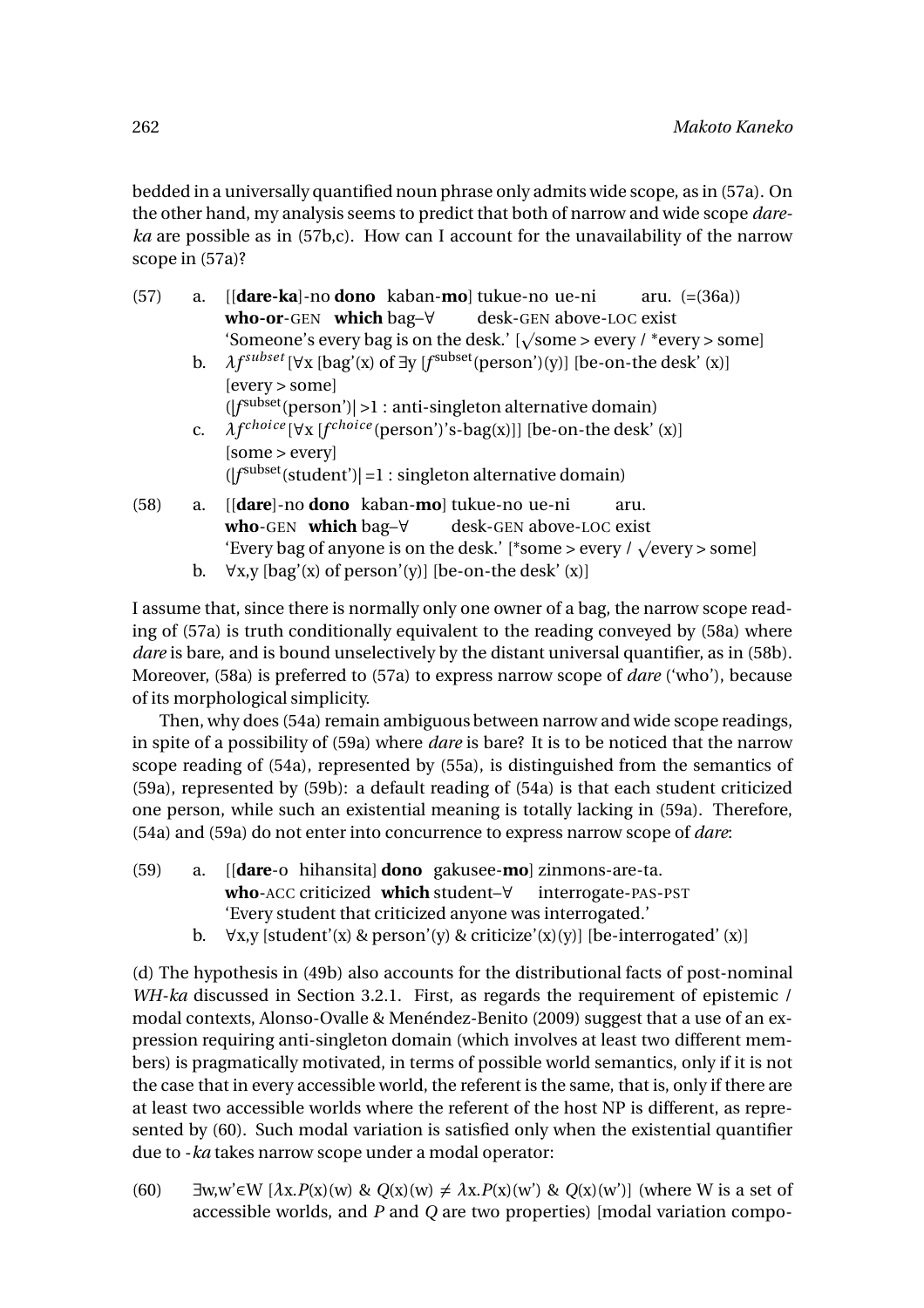#### nent]

Second, concerning the incompatibility with clause-mate negation, the anti-singleton subset selection function evoked by epistemic determiners and post-nominal *WH-ka*<sup>18</sup> only minimally widens the alternative domain. The unique domain necessarily narrower is the singleton domain, which always takes wide scope over negation. Therefore, a negation scoping over anti-singleton domain does not implicate negation of narrower domain. In other words, a use of post-nominal *WH-ka* does not serve to strengthen negation, and their use is not motivated in negative sentences.

Third, the domain narrowing is possible since the alternative domain of epistemic determiners and of the post-nominal *WH-ka* (i.e. anti-singleton domain) may be as narrow as a set consisting of only two members.

# **4 Summary**

In this study, I first claimed that syntactically, floating *WH-ka* is divided into the two sub-types: i) one type analyzed as a parenthetical sluiced indirect question, as in (61a); ii) another type where a *WH-ka* (which may be disjoined with some explicitly mentionned alternatives) is an appositive right adjoined to the case-marked host NP, and is stranded after the movement of the latter, as in (61b). In both cases, a *WH-ka* is outside of the DP including the case-marked host NP:

(61) a. *parenthetical sluiced indirect question accompanied by elliptical matrix* Mary-ga Mary-NOM book-ACC yesterday [hon-o] kinoo [*CP* **nani**(-o) [*I P* ] [*<sup>C</sup>* **ka**]] (wakara-nai **what-**ACC **or** know-NEG ga)] though bought-likely [katta-rasii]. 'It is likely Mary bought a book yesterday – I don't know what.' b. *specificational appostive right-adjoined to the case-marked host NP* [nomimono-o]*<sup>k</sup>* watasi-ni [[t*<sup>k</sup>* ] [(koohii**-ka** kootya**-ka**) **nani-ka**]] kudasai. drink-ACC me-DAT coffee-**or** tea-**or what-or** give 'Give me some drink, coffee, tea, or something else.'

Often, these two types are difficult to distinguish, but the first type is identified when the host NP is inside another NP or inside a post-positional phrase and the *WH-ka* is interrupted by a genitive marker or a post-position. The second type is identified by a possibility of coordination with another NP or by scope variability with respect to a clause-mate quantifier.

<sup>&</sup>lt;sup>18</sup>A free choice determiner, like French *un N quelconque*, is compatible with clause-mate negation, as in (i-a), since it induces the maximal widening of the alternative set, which serves to strengthen the negation: if a negation scopes over the maximal domain, it necessarily applies to ordinary narrower domain, as represented in (i-b):

<sup>(</sup>i) a. Marie n'a pas lu **un** livre **quelconque**. (Jayez & Tovena 2006: 220) [Fr] 'Mary didn't read any book.'

b. ¬∃*x*∈*D Marie readun quelconqueDbook*(*x*) [*D*: maximal alternative domain] → ∀*D* ′ ∈ *D*[¬∃*x*∈*D*′ .*Marie read unD*′ *book*(*x*)] [*D* ′ : ordinal alternative domain]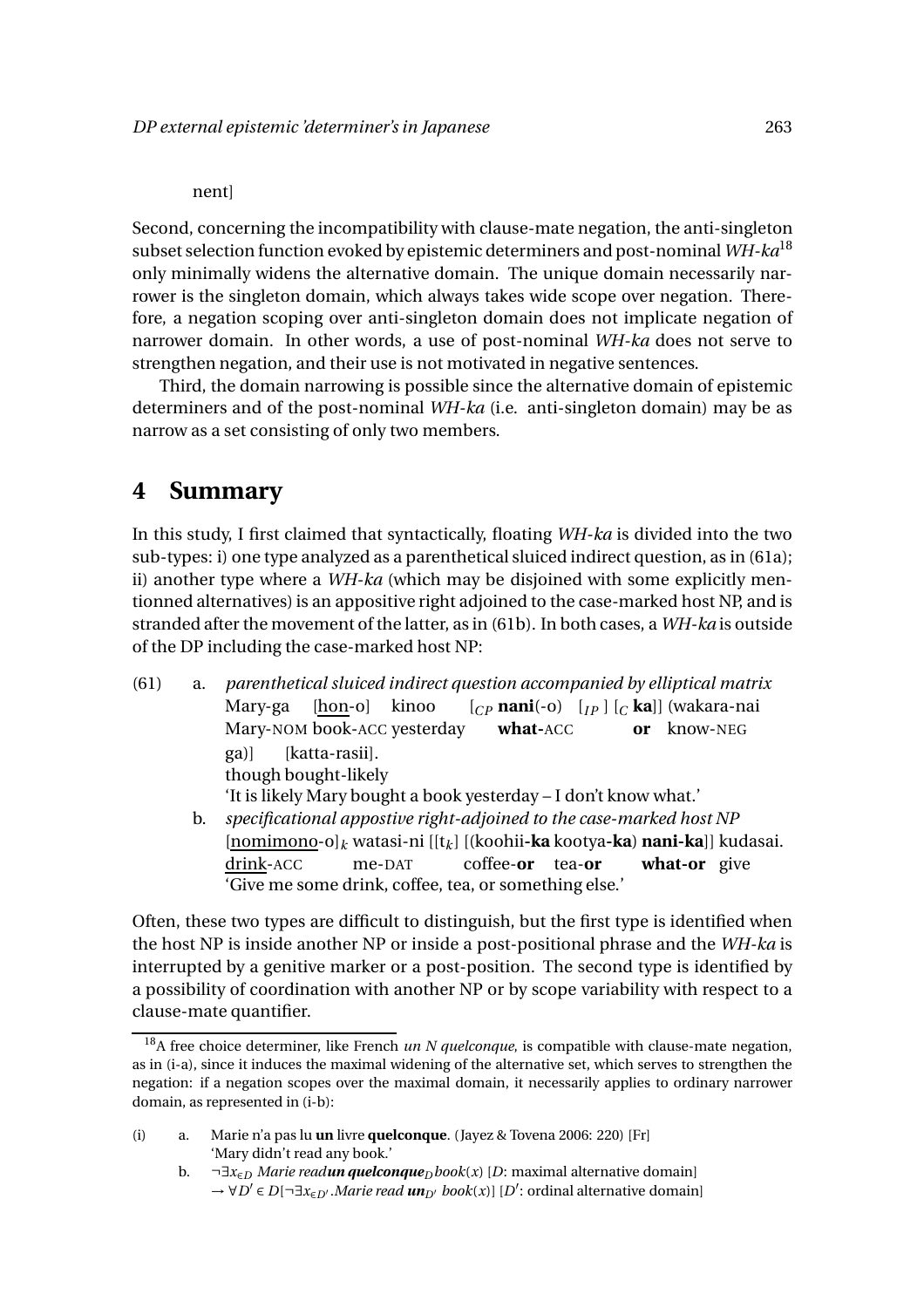Semantically, the ignorance reading of the first type is due to an elliptical matrix clause corresponding to 'I don't know', as in (62a). In the second type, the ignorance reading is only pragmatically derived: since a use of the post-nominal *WH-ka* is optional, it is only motivated when it conveys the meaning which cannot be expressed otherwise, that is, the meaning that the alternative domain is not singleton (which is due to an appropriateness condition imposed on a use of a disjunction marked by –*ka*):

- (62) a. *parenthetical sluiced indirect question accompanied by elliptical matrix* The ignorance reading is due to the elliptical matrix, 'I don't know WH'
	- b. *specificational appostive right-adjoined to the case-marked host NP λf* subset <sup>∃</sup>x [*<sup>f</sup>* subset (drink')(x) & give-me'(x)] (|*f* subset(drink')| >1)

The ignorance reading is derived through Grician Quantity principle from a disjunction: if the speaker affirms a disjunction, "A or B", the hear can assume that the speaker does not know the truth of a more informative proposition "A", nor that of "B".

This study thus shows the existence in Japanese of a new type of DP external determinerlike expression, whose semantics may be analyzed in the same way as epistemic determiners in Romance languages.

# **References**

- Alonso-Ovalle, Luis & Paula Menéndez Benito 2009. Modal Indefinites. *Natural Language Semantics*.
- Cheng, Lisa 2009. On *Every* type of quantificational expression in Chinese. In: Giannakidou and Rathert (eds.) *Quantification, Definiteness & Nominalization*: 53-75. Oxford University Press:
- Corblin, Francis 2004. Quelque. In: Francis Corblin and Henriette de Swart (eds.) *Handbook of French Semantics*, 99-107. Stanford: CSLI.
- De Vries, Mark. 2009. Specifying Coordination. An Investigation into the syntax of dislocation, extraposition and parenthesis. In C. R. Dryer (eds.) *Language and Linguistics: Emerging Trends*: 37-98. New York: Nova. Available from: http://odur.let.rug. nl/\~{}dvries/pdf/2008-specifying\%20coordination.pdf
- Eguchi, Tadashi 1998, Nihongo-no kansetugimon-bun-no bonpoo-teki itizuke-nituite (On the Grammatical Status of Japanese Indirect Questions). *Kyushu University Annual Report of Linguistics* 19: 5-24.
- Furuya, Kaori. 2004. Us linguists. *Proceedings of the Workshop on Atlantic Formal Linguistics* 1: 227–242.

Hagstrom, Paul 1998. *Decomposing Questions*. Unpublished doctoral dissertation,MIT.

Heringa, Herman 2009. A multidominance approach to appositional construction. Ms. University of Groningen. available from http://www.let.rug.nl/heringa/ multi\\_apps.pdf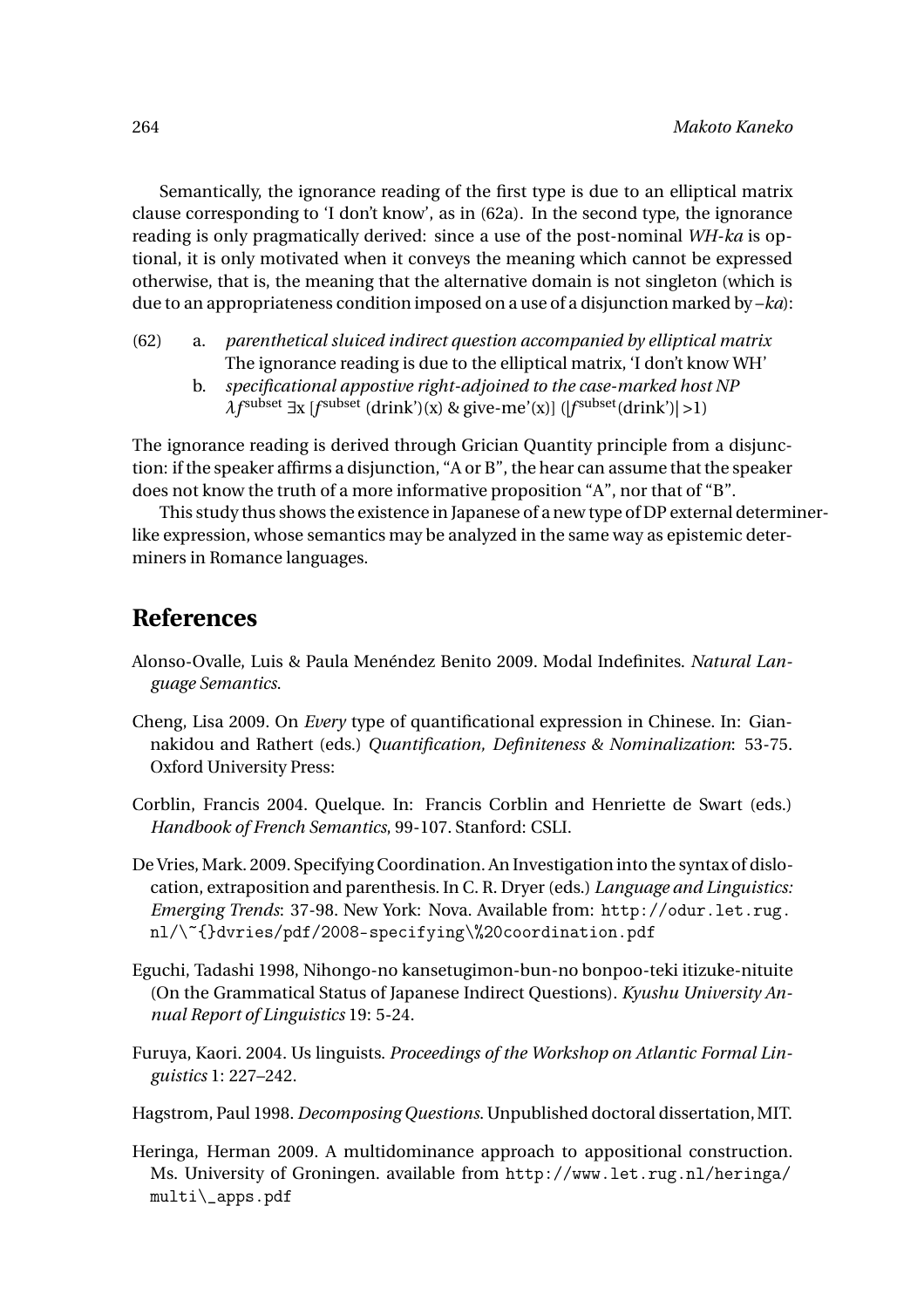- Jayez, Jacques. & Lucia Tovena 2006. Epistemic Determiners. *Journal of Semantics* 23: 217-250.
- Jayez, Jacques and Lucia Tovena 2008. Evidentiality and determination. *Proceedings of the 12th Sinn und Bedeutung*: 271-286.
- Kamio, Akira 1973. Observations on Japanese Quantifiers. *Descriptive and Applied Linguistics 6*: 69-92. Tokyo: Sophia University.
- Kawaguchi, Junji 1982. dare-ka + NP. *Geibun-Kenkyuu* 44 :110-126. Tokyo: Keio University.
- Kawazoe, Ai. 2002. "to" niyoru tooi-setuzoku to yuuri-suuryoosi (Coordination in terms of -to and the Constituency of Floating Quantifiers in Japanese). *Gengo Kenkyuu* 122: 163-180.
- Koizumi, Masatoshi 2000. String vacuous overt verb raising. *Journal of East Asian Linguistics 9*: 227-285.
- Kratzer, Angelika & Junko Shimoyama 2002. Indeterminate Pronouns: the Views from Japanese, in Otsu, Y. (eds), *The Proceedings of the Third Tokyo Conference on Psycholinguistics*: 1-25. Tokyo: Hituzi Pub.
- Kuno, Susumu. 1973. *Nihon bunpoo kenkyuu* (The structure of the Japanese language). Tokyo: Taisyuukan Pub.
- Mikami, Akira 1972. *Gendai-gohoo-zyosetu*. Tokyo: Kurosio Pub.
- Miyagawa, Shigeru 1989. *Structures and Case marking in Japanese*. San Diego: Academic Press.
- Miyagawa, Shigeru & Koji Arikawa 2007. *Locality in syntax and floated numeral quantifiers*. Linguistic Inquiry 38: 645-670.
- Nakanishi, Kimiko 2008. Syntax and Semantics of Floating Numerical Quantifiers. In: Shigeru Miyagawa and Mamoru. Saito (eds.) *The Oxford Handbook of Japanese Linguistis*: 287-319. Oxford University Press.
- Nishiyama, Yuji 2007. Meesiku no imi-kinoo ni-tuite (Semantic functions of the Noun Phrase). *Nihongo bunboo (Journal of Japanese Grammar) 7.2*: 3-19.
- Okutsu, Keiichiro 1996. *Syuui Nihon-Bunpoo-Ron*. Tokyo: Hituzi Pub.
- Potts, Christopher 2005. *The Logic of Conventional Implicatures*. Oxford University Press.
- Shimoyama, Junko 2006. Indeterminate phrase quantification in Japanese. *Natural Language Semantics 14*: 139-173.
- Takahashi, Daiko 1994. Sluicing in Japanese. *Journal of East Asian Linguistics* 3: 575- 615.